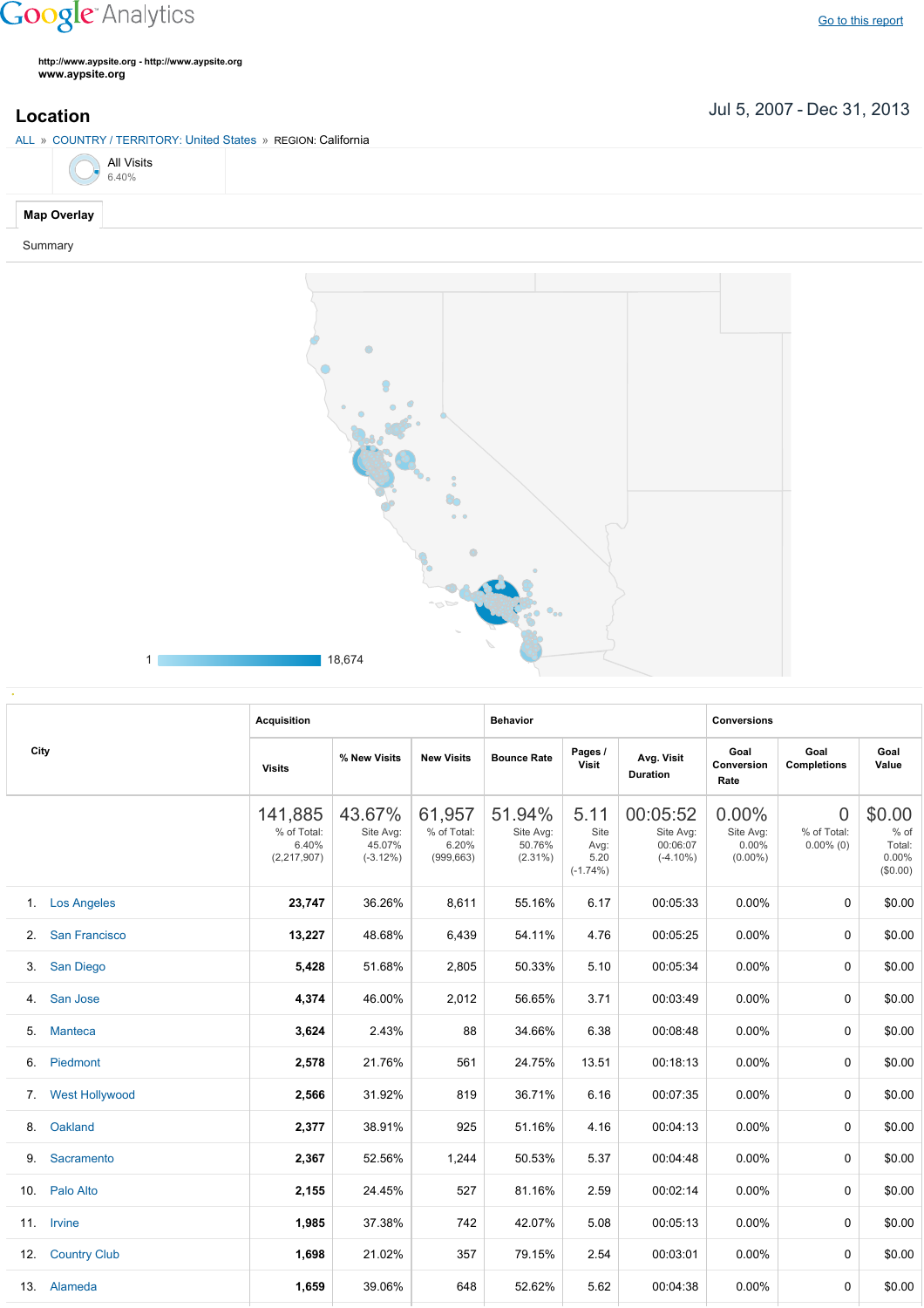|     | 14. Sunnyvale        | 1,613 | 59.08% | 953 | 54.80% | 4.00  | 00:05:25 | $0.00\%$ | 0        | \$0.00 |
|-----|----------------------|-------|--------|-----|--------|-------|----------|----------|----------|--------|
|     | 15. Santa Rosa       | 1,495 | 22.27% | 333 | 50.90% | 4.95  | 00:05:14 | $0.00\%$ | 0        | \$0.00 |
|     | 16. Thousand Oaks    | 1,450 | 12.97% | 188 | 30.97% | 4.42  | 00:05:39 | $0.00\%$ | 0        | \$0.00 |
|     | 17. Ventura          | 1,297 | 27.45% | 356 | 36.08% | 4.03  | 00:06:09 | $0.00\%$ | 0        | \$0.00 |
|     | 18. Beverly Hills    | 1,267 | 40.41% | 512 | 46.65% | 4.68  | 00:04:52 | $0.00\%$ | 0        | \$0.00 |
|     | 19. Berkeley         | 1,210 | 72.31% | 875 | 64.63% | 3.23  | 00:03:54 | $0.00\%$ | 0        | \$0.00 |
|     | 20. Santa Monica     | 1,146 | 48.95% | 561 | 56.02% | 3.96  | 00:04:02 | $0.00\%$ | 0        | \$0.00 |
| 21. | Santa Barbara        | 992   | 49.60% | 492 | 51.01% | 3.96  | 00:05:52 | $0.00\%$ | 0        | \$0.00 |
|     | 22. Newbury Park     | 960   | 6.25%  | 60  | 24.69% | 5.41  | 00:09:05 | $0.00\%$ | 0        | \$0.00 |
|     | 23. Santa Cruz       | 960   | 47.08% | 452 | 47.19% | 5.24  | 00:06:41 | $0.00\%$ | 0        | \$0.00 |
| 24. | Santa Clara          | 941   | 65.89% | 620 | 59.40% | 4.15  | 00:04:58 | $0.00\%$ | 0        | \$0.00 |
|     | 25. Monterey Park    | 913   | 21.03% | 192 | 23.88% | 13.32 | 00:25:50 | $0.00\%$ | 0        | \$0.00 |
| 26. | <b>Mountain View</b> | 877   | 69.33% | 608 | 62.26% | 3.82  | 00:17:57 | $0.00\%$ | 0        | \$0.00 |
|     | 27. Hesperia         | 865   | 29.25% | 253 | 20.35% | 8.85  | 00:13:00 | $0.00\%$ | 0        | \$0.00 |
| 28. | Carmichael           | 832   | 32.45% | 270 | 38.34% | 5.70  | 00:05:54 | $0.00\%$ | 0        | \$0.00 |
|     | 29. Fremont          | 832   | 60.46% | 503 | 51.68% | 6.13  | 00:06:45 | $0.00\%$ | 0        | \$0.00 |
|     | 30. Victorville      | 759   | 44.01% | 334 | 24.90% | 8.86  | 00:09:40 | $0.00\%$ | $\Omega$ | \$0.00 |
|     | 31. Walnut Creek     | 755   | 42.65% | 322 | 59.47% | 3.32  | 00:03:14 | $0.00\%$ | 0        | \$0.00 |
|     | 32. Culver City      | 737   | 37.72% | 278 | 37.18% | 6.06  | 00:07:12 | $0.00\%$ | 0        | \$0.00 |
| 33. | <b>Monterey</b>      | 719   | 18.92% | 136 | 64.95% | 2.59  | 00:02:41 | $0.00\%$ | 0        | \$0.00 |
|     | 34. Carson           | 709   | 16.08% | 114 | 15.51% | 15.53 | 00:06:21 | $0.00\%$ | 0        | \$0.00 |
|     | 35. Pasadena         | 683   | 63.54% | 434 | 62.66% | 3.44  | 00:03:37 | $0.00\%$ | 0        | \$0.00 |
|     | 36. East Irvine      | 675   | 14.96% | 101 | 13.93% | 9.68  | 00:09:32 | $0.00\%$ | 0        | \$0.00 |
|     | 37. San Leandro      | 673   | 29.57% | 199 | 56.02% | 4.33  | 00:03:04 | $0.00\%$ | 0        | \$0.00 |
|     | 38. Carlsbad         | 645   | 41.24% | 266 | 52.09% | 4.23  | 00:03:19 | $0.00\%$ | 0        | \$0.00 |
|     | 39. Tustin           | 641   | 14.98% | 96  | 44.93% | 5.96  | 00:04:52 | $0.00\%$ | 0        | \$0.00 |
|     | 40. Garberville      | 611   | 5.56%  | 34  | 16.20% | 8.52  | 00:15:03 | $0.00\%$ | 0        | \$0.00 |
|     | 41. Fresno           | 591   | 75.97% | 449 | 63.11% | 3.09  | 00:04:32 | $0.00\%$ | 0        | \$0.00 |
|     | 42. Long Beach       | 578   | 68.17% | 394 | 59.52% | 3.38  | 00:04:42 | $0.00\%$ | 0        | \$0.00 |
|     | 43. Menlo Park       | 578   | 18.86% | 109 | 25.26% | 6.50  | 00:05:22 | $0.00\%$ | 0        | \$0.00 |
|     | 44. Cupertino        | 553   | 53.16% | 294 | 58.41% | 3.04  | 00:04:27 | $0.00\%$ | 0        | \$0.00 |
|     | 45. Santa Ana        | 545   | 42.57% | 232 | 47.34% | 5.25  | 00:05:51 | $0.00\%$ | 0        | \$0.00 |
|     | 46. Oxnard           | 540   | 48.33% | 261 | 42.78% | 4.17  | 00:08:09 | $0.00\%$ | 0        | \$0.00 |
|     | 47. Montebello       | 530   | 13.96% | 74  | 73.96% | 4.10  | 00:04:25 | $0.00\%$ | 0        | \$0.00 |
|     | 48. Bakersfield      | 509   | 58.55% | 298 | 48.13% | 5.37  | 00:05:24 | $0.00\%$ | 0        | \$0.00 |
|     | 49. San Luis Obispo  | 499   | 63.73% | 318 | 60.12% | 2.97  | 00:03:57 | $0.00\%$ | 0        | \$0.00 |
|     | 50. Corona           | 497   | 19.52% | 97  | 81.09% | 2.48  | 00:01:57 | $0.00\%$ | 0        | \$0.00 |
|     | 51. Pleasanton       | 491   | 40.94% | 201 | 60.90% | 3.59  | 00:03:00 | $0.00\%$ | 0        | \$0.00 |
|     | 52. Chula Vista      | 478   | 38.70% | 185 | 44.14% | 4.47  | 00:07:45 | $0.00\%$ | 0        | \$0.00 |
|     | 53. Torrance         | 477   | 61.01% | 291 | 51.57% | 4.84  | 00:05:47 | $0.00\%$ | 0        | \$0.00 |
|     | 54. Chico            | 474   | 39.03% | 185 | 55.70% | 2.82  | 00:04:58 | $0.00\%$ | 0        | \$0.00 |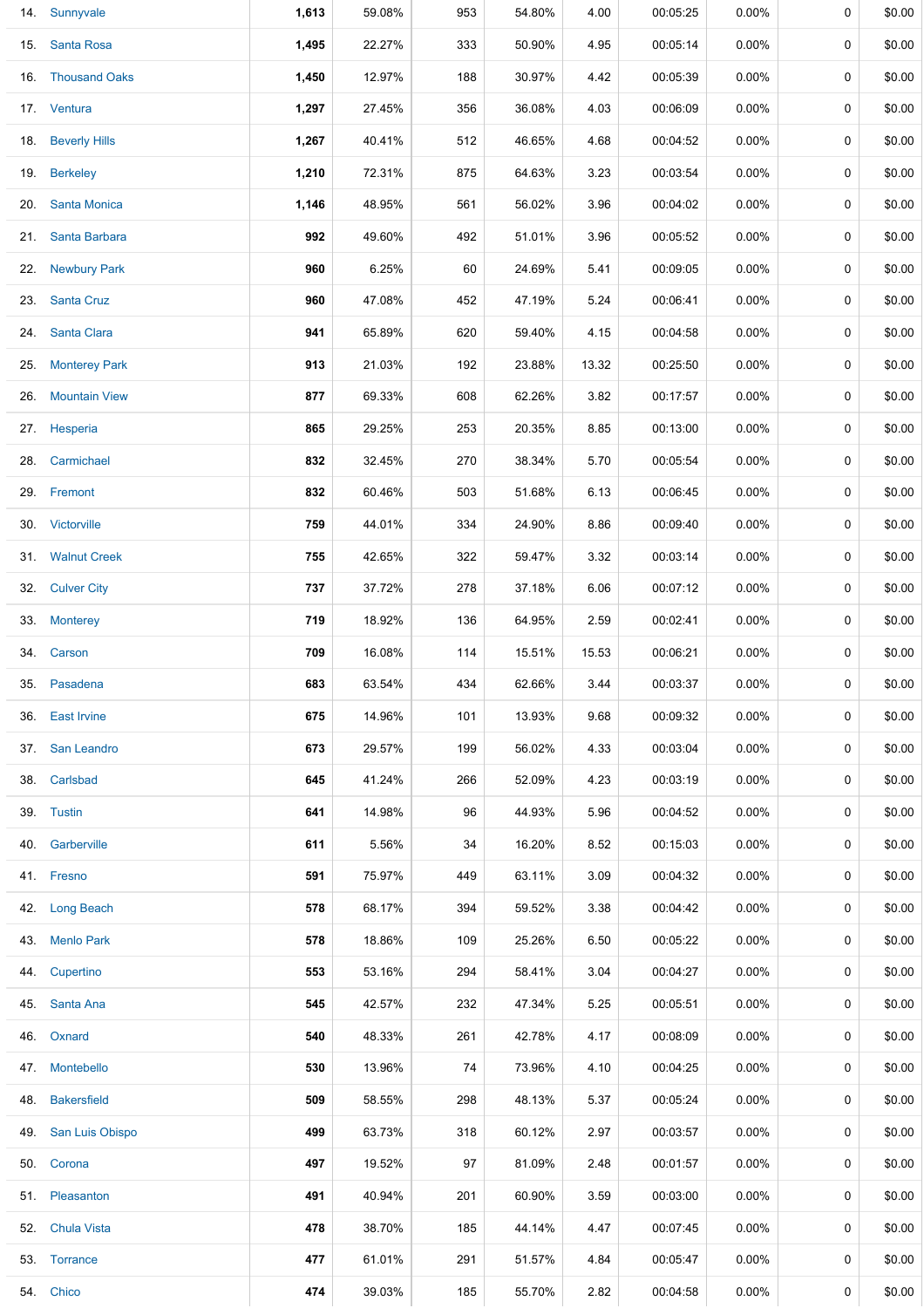| 55. Glendale         | 460 | 60.65% | 279 | 59.57% | 2.79  | 00:02:25 | 0.00%    | 0           | \$0.00 |
|----------------------|-----|--------|-----|--------|-------|----------|----------|-------------|--------|
| 56. Costa Mesa       | 451 | 65.85% | 297 | 53.22% | 5.27  | 00:07:18 | $0.00\%$ | $\mathbf 0$ | \$0.00 |
| 57. Encinitas        | 434 | 51.84% | 225 | 53.00% | 4.06  | 00:05:51 | $0.00\%$ | 0           | \$0.00 |
| 58. Redding          | 432 | 58.56% | 253 | 48.61% | 2.88  | 00:04:02 | $0.00\%$ | 0           | \$0.00 |
| 59. West Covina      | 432 | 27.78% | 120 | 24.07% | 6.55  | 00:06:49 | $0.00\%$ | 0           | \$0.00 |
| 60. Riverside        | 425 | 62.82% | 267 | 58.82% | 3.02  | 00:05:28 | $0.00\%$ | 0           | \$0.00 |
| 61. Burbank          | 418 | 53.59% | 224 | 68.90% | 2.79  | 00:03:10 | 0.00%    | 0           | \$0.00 |
| 62. Modesto          | 398 | 61.06% | 243 | 78.64% | 2.16  | 00:01:42 | $0.00\%$ | 0           | \$0.00 |
| 63. Temecula         | 395 | 47.09% | 186 | 51.90% | 4.08  | 00:05:40 | $0.00\%$ | $\mathbf 0$ | \$0.00 |
| 64. Vista            | 394 | 38.58% | 152 | 36.04% | 7.13  | 00:10:08 | $0.00\%$ | 0           | \$0.00 |
| 65. Anaheim          | 389 | 74.55% | 290 | 66.58% | 3.44  | 00:04:05 | $0.00\%$ | 0           | \$0.00 |
| 66. Eureka           | 388 | 49.23% | 191 | 40.21% | 4.76  | 00:07:56 | $0.00\%$ | 0           | \$0.00 |
| 67. San Mateo        | 388 | 66.49% | 258 | 58.25% | 4.60  | 00:04:25 | $0.00\%$ | 0           | \$0.00 |
| 68. Davis            | 384 | 60.42% | 232 | 55.73% | 4.52  | 00:05:06 | 0.00%    | 0           | \$0.00 |
| 69. Playa del Rey    | 378 | 16.67% | 63  | 35.19% | 4.45  | 00:06:24 | $0.00\%$ | 0           | \$0.00 |
| 70. Rosemead         | 368 | 14.13% | 52  | 47.01% | 3.79  | 00:08:42 | $0.00\%$ | $\mathbf 0$ | \$0.00 |
| 71. Huntington Park  | 366 | 48.91% | 179 | 45.08% | 10.25 | 00:08:45 | $0.00\%$ | 0           | \$0.00 |
| 72. Dublin           | 357 | 48.18% | 172 | 35.57% | 12.66 | 00:09:06 | $0.00\%$ | 0           | \$0.00 |
| 73. Poway            | 356 | 60.11% | 214 | 56.46% | 4.40  | 00:06:30 | $0.00\%$ | 0           | \$0.00 |
| 74. Orange           | 350 | 13.14% | 46  | 13.71% | 9.72  | 00:06:36 | $0.00\%$ | 0           | \$0.00 |
| 75. Union City       | 342 | 28.36% | 97  | 58.48% | 3.84  | 00:04:44 | 0.00%    | 0           | \$0.00 |
| 76. Baldwin Park     | 338 | 13.31% | 45  | 15.68% | 8.96  | 00:12:53 | 0.00%    | 0           | \$0.00 |
| 77. Hayward          | 338 | 53.25% | 180 | 53.55% | 4.60  | 00:06:10 | $0.00\%$ | 0           | \$0.00 |
| 78. Belmont          | 335 | 62.09% | 208 | 54.93% | 3.96  | 00:04:44 | $0.00\%$ | 0           | \$0.00 |
| 79. Venice           | 334 | 30.54% | 102 | 57.19% | 3.28  | 00:04:16 | $0.00\%$ | 0           | \$0.00 |
| 80. Alviso           | 332 | 74.40% | 247 | 52.41% | 2.99  | 00:12:05 | $0.00\%$ | 0           | \$0.00 |
| 81. Mill Valley      | 315 | 31.75% | 100 | 61.27% | 3.80  | 00:03:04 | $0.00\%$ | 0           | \$0.00 |
| 82. Bell Gardens     | 309 | 11.65% | 36  | 22.33% | 10.55 | 00:20:57 | $0.00\%$ | 0           | \$0.00 |
| 83. San Rafael       | 305 | 67.54% | 206 | 64.92% | 2.49  | 00:03:04 | 0.00%    | 0           | \$0.00 |
| 84. Newark           | 302 | 40.73% | 123 | 53.64% | 3.57  | 00:05:21 | $0.00\%$ | 0           | \$0.00 |
| 85. Palmdale         | 301 | 28.90% | 87  | 56.15% | 5.07  | 00:03:15 | $0.00\%$ | 0           | \$0.00 |
| 86. Marina del Rey   | 300 | 26.67% | 80  | 33.33% | 5.20  | 00:06:46 | $0.00\%$ | 0           | \$0.00 |
| 87. Norwalk          | 292 | 37.67% | 110 | 34.59% | 5.71  | 00:06:33 | $0.00\%$ | 0           | \$0.00 |
| 88. Redwood City     | 288 | 71.53% | 206 | 66.32% | 3.21  | 00:04:08 | $0.00\%$ | 0           | \$0.00 |
| 89. Walnut           | 283 | 28.98% | 82  | 18.02% | 5.99  | 00:05:28 | $0.00\%$ | 0           | \$0.00 |
| 90. La Mesa          | 280 | 46.43% | 130 | 55.00% | 3.19  | 00:03:54 | $0.00\%$ | 0           | \$0.00 |
| 91. Aliso Viejo      | 271 | 60.52% | 164 | 50.55% | 4.13  | 00:06:27 | 0.00%    | 0           | \$0.00 |
| 92. Stockton         | 271 | 66.42% | 180 | 65.68% | 3.41  | 00:03:11 | $0.00\%$ | 0           | \$0.00 |
| 93. City of Industry | 261 | 9.96%  | 26  | 20.31% | 8.57  | 00:11:00 | $0.00\%$ | 0           | \$0.00 |
| 94. Santa Clarita    | 258 | 36.05% | 93  | 85.27% | 1.40  | 00:01:50 | $0.00\%$ | 0           | \$0.00 |
| 95. Sanger           | 255 | 40.39% | 103 | 47.06% | 3.76  | 00:09:03 | $0.00\%$ | 0           | \$0.00 |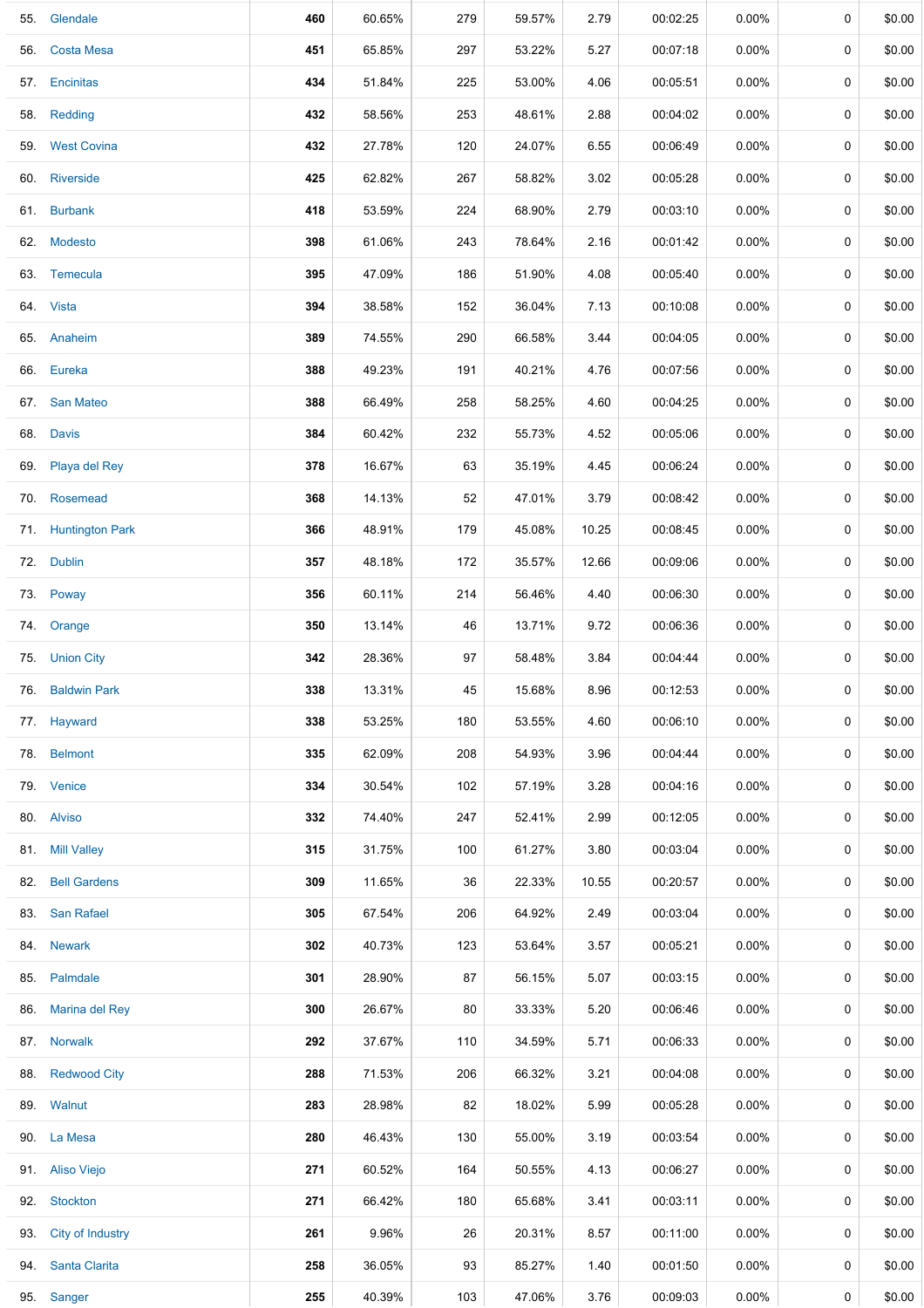|     | 96. Huntington Beach | 254 | 68.11% | 173 | 63.39% | 3.00  | 00:03:30 | $0.00\%$ | $\mathbf 0$ | \$0.00 |
|-----|----------------------|-----|--------|-----|--------|-------|----------|----------|-------------|--------|
|     | 97. Albany           | 249 | 60.24% | 150 | 65.86% | 2.62  | 00:03:08 | 0.00%    | 0           | \$0.00 |
|     | 98. Campbell         | 248 | 56.45% | 140 | 56.85% | 3.31  | 00:06:30 | $0.00\%$ | 0           | \$0.00 |
|     | 99. South Pasadena   | 244 | 56.56% | 138 | 52.46% | 7.64  | 00:07:56 | 0.00%    | 0           | \$0.00 |
|     | 100. Simi Valley     | 242 | 38.02% | 92  | 77.27% | 2.19  | 00:01:30 | $0.00\%$ | 0           | \$0.00 |
|     | 101 Maywood          | 238 | 36.55% | 87  | 39.92% | 5.05  | 00:09:24 | $0.00\%$ | $\pmb{0}$   | \$0.00 |
|     | 102. Monrovia        | 235 | 14.47% | 34  | 52.77% | 4.27  | 00:04:39 | 0.00%    | 0           | \$0.00 |
|     | 103. Napa            | 228 | 52.63% | 120 | 65.35% | 2.48  | 00:03:16 | 0.00%    | $\mathbf 0$ | \$0.00 |
|     | 104. Milpitas        | 218 | 56.42% | 123 | 49.08% | 4.16  | 00:03:38 | $0.00\%$ | 0           | \$0.00 |
|     | 105. Emeryville      | 212 | 65.09% | 138 | 60.38% | 3.56  | 00:03:25 | $0.00\%$ | 0           | \$0.00 |
|     | 106. Castro Valley   | 211 | 31.75% | 67  | 49.29% | 4.66  | 00:04:38 | 0.00%    | 0           | \$0.00 |
|     | 107. Garden Grove    | 210 | 54.76% | 115 | 50.48% | 5.20  | 00:06:19 | $0.00\%$ | 0           | \$0.00 |
|     | 108. Covina          | 208 | 28.37% | 59  | 28.37% | 4.59  | 00:04:24 | $0.00\%$ | $\pmb{0}$   | \$0.00 |
|     | 109. Montclair       | 207 | 42.51% | 88  | 31.88% | 8.70  | 00:09:05 | 0.00%    | 0           | \$0.00 |
|     | 110. Oceanside       | 202 | 59.41% | 120 | 77.23% | 2.49  | 00:03:31 | 0.00%    | $\mathbf 0$ | \$0.00 |
|     | 111. Corte Madera    | 201 | 40.30% | 81  | 62.69% | 4.19  | 00:09:24 | $0.00\%$ | 0           | \$0.00 |
|     | 112. Redondo Beach   | 199 | 58.79% | 117 | 51.26% | 3.97  | 00:04:03 | $0.00\%$ | 0           | \$0.00 |
|     | 113. Roseville       | 197 | 87.31% | 172 | 77.16% | 1.75  | 00:01:29 | 0.00%    | 0           | \$0.00 |
|     | 114. Turlock         | 196 | 25.51% | 50  | 32.65% | 11.51 | 00:17:35 | $0.00\%$ | $\mathbf 0$ | \$0.00 |
|     | 115. Daly City       | 195 | 65.64% | 128 | 56.41% | 2.68  | 00:02:44 | $0.00\%$ | 0           | \$0.00 |
|     | 116. Lancaster       | 194 | 64.95% | 126 | 47.94% | 4.01  | 00:03:45 | $0.00\%$ | 0           | \$0.00 |
|     | 117. Arcata          | 192 | 64.06% | 123 | 51.56% | 3.40  | 00:05:29 | 0.00%    | 0           | \$0.00 |
|     | 118. Arcadia         | 186 | 34.95% | 65  | 46.77% | 9.16  | 00:08:16 | 0.00%    | 0           | \$0.00 |
|     | 119. South Gate      | 185 | 20.00% | 37  | 55.14% | 3.82  | 00:05:46 | 0.00%    | 0           | \$0.00 |
|     | 120. Fullerton       | 183 | 82.51% | 151 | 73.22% | 2.29  | 00:02:06 | 0.00%    | 0           | \$0.00 |
|     | 121. San Marcos      | 183 | 72.13% | 132 | 63.39% | 2.52  | 00:04:32 | 0.00%    | 0           | \$0.00 |
|     | 122. Antioch         | 179 | 42.46% | 76  | 59.78% | 2.38  | 00:03:30 | $0.00\%$ | $\mathbf 0$ | \$0.00 |
|     | 123. Escondido       | 178 | 71.91% | 128 | 73.60% | 2.34  | 00:03:33 | $0.00\%$ | 0           | \$0.00 |
|     | 124. Newport Beach   | 178 | 58.43% | 104 | 56.74% | 5.16  | 00:07:52 | $0.00\%$ | $\mathbf 0$ | \$0.00 |
|     | 125. Orange          | 178 | 70.79% | 126 | 66.85% | 2.77  | 00:02:28 | 0.00%    | 0           | \$0.00 |
|     | 126. Pleasant Hill   | 178 | 63.48% | 113 | 55.06% | 3.89  | 00:03:02 | $0.00\%$ | 0           | \$0.00 |
|     | 127. Cerritos        | 177 | 54.80% | 97  | 57.63% | 2.97  | 00:04:01 | 0.00%    | 0           | \$0.00 |
|     | 128. San Ysidro      | 177 | 74.58% | 132 | 29.94% | 6.94  | 00:07:58 | 0.00%    | 0           | \$0.00 |
|     | 129. Larkspur        | 176 | 66.48% | 117 | 75.57% | 2.42  | 00:02:14 | $0.00\%$ | $\mathbf 0$ | \$0.00 |
|     | 130. Los Altos       | 174 | 64.94% | 113 | 60.92% | 3.11  | 00:03:33 | $0.00\%$ | 0           | \$0.00 |
|     | 131. Del Mar         | 172 | 61.05% | 105 | 59.88% | 3.65  | 00:04:38 | $0.00\%$ | $\mathbf 0$ | \$0.00 |
|     | 132. Citrus Heights  | 169 | 35.50% | 60  | 46.15% | 8.42  | 00:15:42 | 0.00%    | 0           | \$0.00 |
|     | 133. Elk Grove       | 168 | 84.52% | 142 | 72.62% | 1.71  | 00:01:36 | $0.00\%$ | 0           | \$0.00 |
|     | 134 San Carlos       | 167 | 54.49% | 91  | 53.29% | 3.28  | 00:03:19 | $0.00\%$ | 0           | \$0.00 |
|     | 135. San Bernardino  | 164 | 67.68% | 111 | 63.41% | 2.37  | 00:02:56 | 0.00%    | 0           | \$0.00 |
| 136 | Calabasas            | 163 | 49 69% | 81  | 48 47% | 548   | 00.04.45 | በ በበ%    | U           | ደሀ ሀሀ  |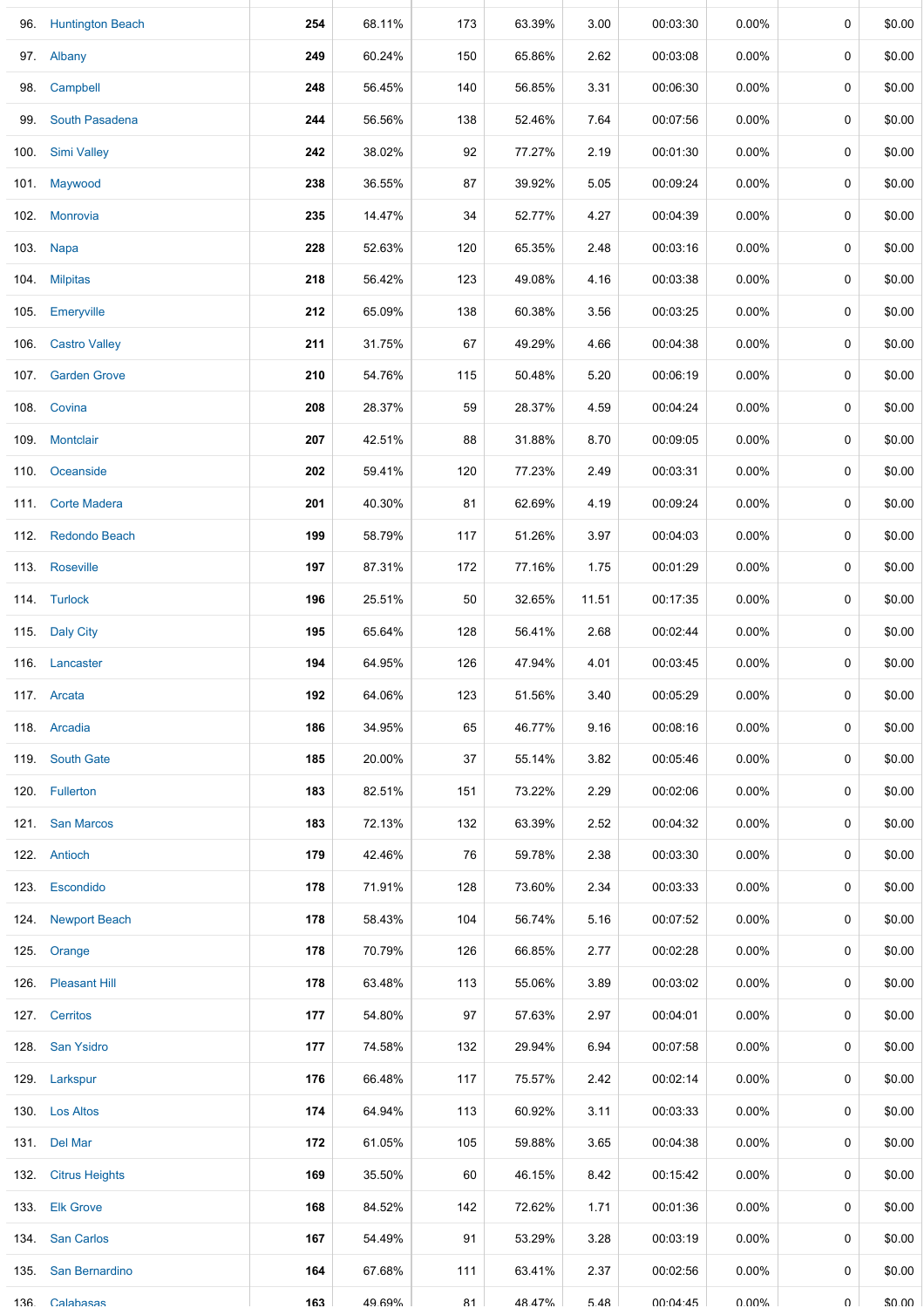| 137. Lakewood                 | 162  | 69.14%        | 112 | 64.20%      | 3.38           | 00:03:23 | $0.00\%$             | 0           | \$0.00 |
|-------------------------------|------|---------------|-----|-------------|----------------|----------|----------------------|-------------|--------|
| 138. La Mirada                | 161  | 60.25%        | 97  | 60.25%      | 4.02           | 00:06:40 | 0.00%                | 0           | \$0.00 |
| 139. San Ramon                | 161  | 63.35%        | 102 | 58.39%      | 4.56           | 00:04:43 | 0.00%                | 0           | \$0.00 |
| 140. Camarillo                | 158  | 74.68%        | 118 | 59.49%      | 3.53           | 00:03:21 | $0.00\%$             | 0           | \$0.00 |
| 141. Downey                   | 156  | 66.03%        | 103 | 55.77%      | 3.58           | 00:04:01 | 0.00%                | $\mathbf 0$ | \$0.00 |
| 142. Fountain Valley          | 156  | 50.64%        | 79  | 77.56%      | 2.78           | 00:01:34 | $0.00\%$             | $\mathbf 0$ | \$0.00 |
| 143 Santa Maria               | 156  | 50.64%        | 79  | 44.23%      | 7.36           | 00:10:17 | $0.00\%$             | $\mathbf 0$ | \$0.00 |
| 144. McClellan Air Force Base | 155  | 32.90%        | 51  | 31.61%      | 7.32           | 00:04:10 | $0.00\%$             | 0           | \$0.00 |
| 145. Rancho Cucamonga         | 154  | 70.78%        | 109 | 70.78%      | 2.60           | 00:02:53 | $0.00\%$             | 0           | \$0.00 |
| 146. Clearlake                | 153  | 21.57%        | 33  | 33.99%      | 5.33           | 00:05:18 | $0.00\%$             | $\mathbf 0$ | \$0.00 |
| 147. Lake Forest              | 153  | 58.82%        | 90  | 48.37%      | 4.81           | 00:04:52 | $0.00\%$             | 0           | \$0.00 |
| 148. Grass Valley             | 152  | 32.24%        | 49  | 42.76%      | 7.83           | 00:07:09 | $0.00\%$             | 0           | \$0.00 |
| 149. Fontana                  | 151  | 48.34%        | 73  | 72.85%      | 2.37           | 00:02:22 | $0.00\%$             | 0           | \$0.00 |
| 150. Stanford                 | 151  | 73.51%        | 111 | 56.95%      | 4.97           | 00:04:12 | 0.00%                | $\mathbf 0$ | \$0.00 |
| 151. Palm Springs             | 149  | 57.72%        | 86  | 59.73%      | 2.67           | 00:03:49 | $0.00\%$             | 0           | \$0.00 |
| 152. Los Alamitos             | 144  | 68.75%        | 99  | 65.97%      | 3.40           | 00:03:20 | 0.00%                | 0           | \$0.00 |
| 153. Cypress                  | 143  | 41.26%        | 59  | 48.95%      | 6.29           | 00:04:23 | $0.00\%$             | $\mathbf 0$ | \$0.00 |
| 154. Mission Viejo            | 143  | 76.92%        | 110 | 67.83%      | 2.34           | 00:02:43 | $0.00\%$             | 0           | \$0.00 |
| 155. Novato                   | 142  | 54.23%        | 77  | 71.13%      | 2.29           | 00:02:37 | $0.00\%$             | 0           | \$0.00 |
| 156. La Puente                | 139  | 20.86%        | 29  | 28.78%      | 6.41           | 00:07:44 | $0.00\%$             | 0           | \$0.00 |
| 157. Alhambra                 | 138  | 66.67%        | 92  | 68.12%      | 2.20           | 00:02:21 | $0.00\%$             | $\mathbf 0$ | \$0.00 |
| 158. Buena Park               | 138  | 62.32%        | 86  | 58.70%      | 3.64           | 00:03:50 | $0.00\%$             | 0           | \$0.00 |
| 159. El Cajon                 | 137  | 81.02%        | 111 | 73.72%      | 2.13           | 00:01:57 | $0.00\%$             | 0           | \$0.00 |
| 160. Goleta                   | 137  | 75.18%        | 103 | 71.53%      | 2.28           | 00:02:11 | $0.00\%$             | 0           | \$0.00 |
| 161. Rohnert Park             | 136  | 72.79%        | 99  | 71.32%      | 4.17           | 00:03:26 | $0.00\%$             | 0           | \$0.00 |
| 162. Moraga                   | 134  | 55.97%        | 75  | 41.79%      | 6.79           | 00:05:50 | $0.00\%$             | 0           | \$0.00 |
| 163. Upland                   | 132  | 75.76%        | 100 | 65.15%      | 4.21           | 00:04:51 | $0.00\%$             | 0           | \$0.00 |
| 164. Sonoma                   | 131  | 39.69%        | 52  | 46.56%      | 3.94           | 00:05:26 | $0.00\%$             | $\mathbf 0$ | \$0.00 |
| 165. Woodland Hills           | 130  | 72.31%        | 94  | 60.00%      | 3.02           | 00:03:32 | $0.00\%$             | 0           | \$0.00 |
| 166. Brisbane                 | 125  | 56.80%        | 71  | 46.40%      | 5.48           | 00:07:18 | $0.00\%$             | 0           | \$0.00 |
| 167. Livermore                | 124  | 50.00%        | 62  | 44.35%      | 4.34           | 00:07:23 | $0.00\%$             | 0           | \$0.00 |
| 168. San Bruno                | 124  | 45.97%        | 57  | 39.52%      | 6.81           | 00:07:45 | $0.00\%$             | $\Omega$    | \$0.00 |
| 169. Arroyo Grande            | 122  | 68.85%        | 84  | 48.36%      | 3.66           | 00:04:43 | $0.00\%$             | 0           | \$0.00 |
| 170. Petaluma                 | 122  | 78.69%        | 96  | 64.75%      | 3.16           | 00:05:17 | $0.00\%$             | 0           | \$0.00 |
| 171. Pomona                   | 119  | 78.99%        | 94  | 48.74%      | 4.74           | 00:03:42 | $0.00\%$             | 0           | \$0.00 |
| 172. Fair Oaks                | 118  | 38.98%        | 46  | 37.29%      | 8.43           | 00:07:07 | $0.00\%$             | 0           | \$0.00 |
| 173. Folsom                   | 116  | 68.97%        | 80  | 64.66%      | 2.85           | 00:01:47 | $0.00\%$             | 0           | \$0.00 |
| 174. Hermosa Beach            | 115  | 71.30%        | 82  | 74.78%      | 1.90           | 00:02:14 | $0.00\%$             | 0           | \$0.00 |
| 175 Diamond Bar               | 114  | 54.39%        | 62  | 45.61%      | 4.93           | 00:09:01 | $0.00\%$             | $\Omega$    | \$0.00 |
| 176. Los Gatos                | 113  | 79.65%        | 90  | 70.80%      | 2.04           | 00:01:08 | $0.00\%$             | 0           | \$0.00 |
|                               | لمدد | $\frac{1}{2}$ |     | $- - - - -$ | $\sim$ $ \sim$ | $-2000$  | $\sim$ $\sim$ $\sim$ |             |        |

136. Calabasas **163. ISBN 99.699 81-69.699 81 48.4**7% St. Lett. 19. ISBN 9-8.481-69. ISBN 9-8.48-69-69-69-69-69-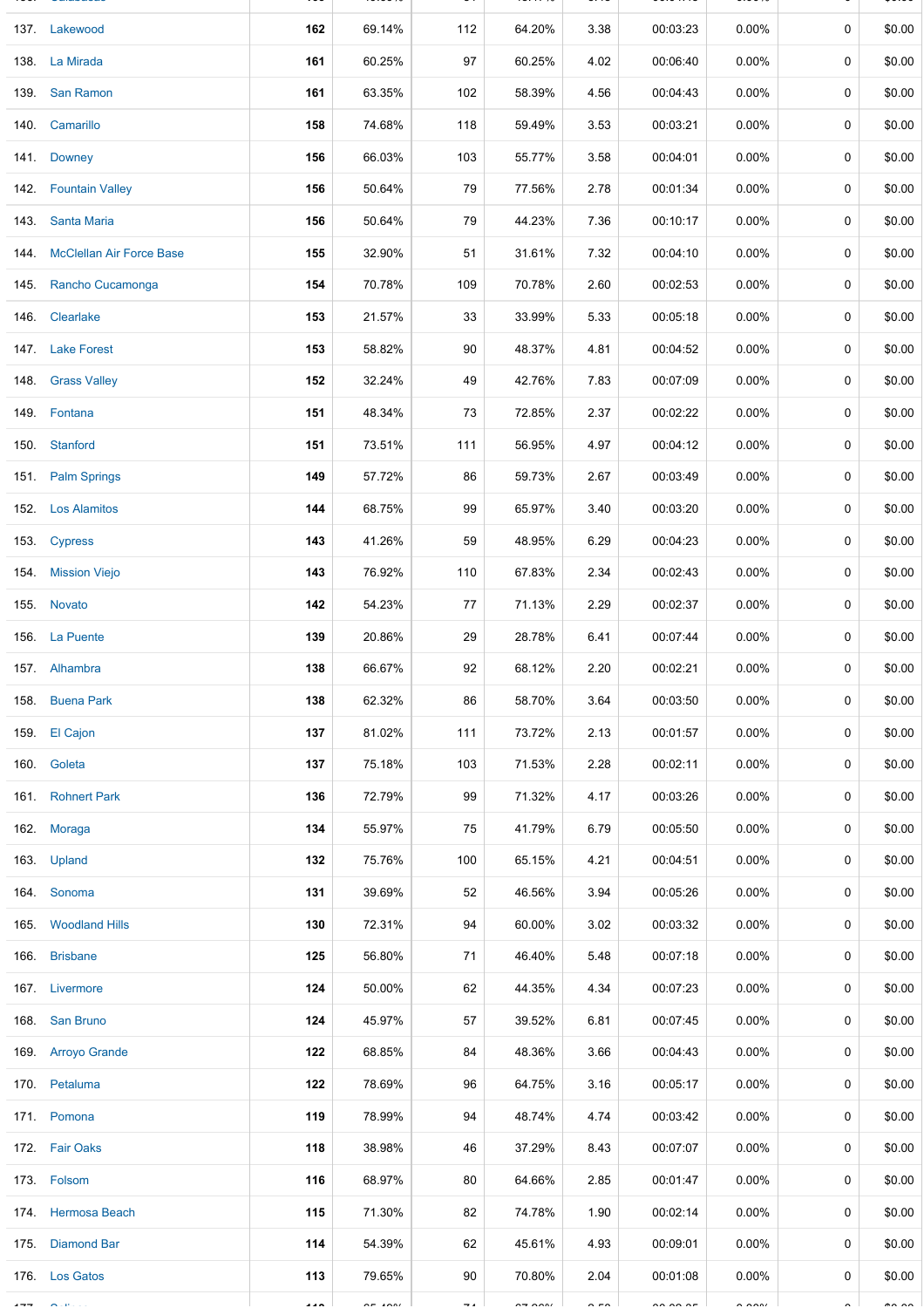|      | 1//. Salinas             | 113 | 65.49% | 74             | 67.26% | 2.58  | 00:02:35 | 0.00%    | U           | \$0.00 |
|------|--------------------------|-----|--------|----------------|--------|-------|----------|----------|-------------|--------|
|      | 178. Yuba City           | 113 | 61.95% | 70             | 52.21% | 4.11  | 00:06:03 | 0.00%    | 0           | \$0.00 |
|      | 179. Acton               | 112 | 35.71% | 40             | 42.86% | 4.60  | 00:02:46 | $0.00\%$ | 0           | \$0.00 |
| 180. | San Lorenzo              | 112 | 59.82% | 67             | 58.93% | 3.69  | 00:03:32 | $0.00\%$ | $\mathbf 0$ | \$0.00 |
|      | 181. Concord             | 111 | 79.28% | 88             | 76.58% | 2.01  | 00:00:57 | $0.00\%$ | 0           | \$0.00 |
|      | 182. Inglewood           | 111 | 78.38% | 87             | 66.67% | 2.56  | 00:02:39 | $0.00\%$ | 0           | \$0.00 |
| 183. | <b>Santa Fe Springs</b>  | 111 | 41.44% | 46             | 45.95% | 3.92  | 00:05:34 | 0.00%    | 0           | \$0.00 |
| 184. | El Segundo               | 110 | 61.82% | 68             | 52.73% | 5.69  | 00:08:52 | $0.00\%$ | 0           | \$0.00 |
| 185. | <b>Malibu</b>            | 109 | 44.95% | 49             | 53.21% | 5.23  | 00:11:35 | $0.00\%$ | 0           | \$0.00 |
|      | 186. Murrieta            | 109 | 84.40% | 92             | 82.57% | 1.40  | 00:00:39 | $0.00\%$ | 0           | \$0.00 |
|      | 187. Vallejo             | 107 | 73.83% | 79             | 67.29% | 2.36  | 00:04:08 | $0.00\%$ | 0           | \$0.00 |
|      | 188 Van Nuys             | 107 | 74.77% | 80             | 61.68% | 2.99  | 00:04:29 | $0.00\%$ | 0           | \$0.00 |
|      | 189 Westminster          | 106 | 70.75% | 75             | 65.09% | 2.54  | 00:03:01 | 0.00%    | 0           | \$0.00 |
| 190. | Ramona                   | 105 | 12.38% | 13             | 25.71% | 4.06  | 00:03:12 | $0.00\%$ | 0           | \$0.00 |
| 191. | Rancho Santa Margarita   | 105 | 48.57% | 51             | 61.90% | 3.44  | 00:01:43 | $0.00\%$ | 0           | \$0.00 |
| 192. | <b>Redlands</b>          | 105 | 60.00% | 63             | 71.43% | 2.07  | 00:02:16 | $0.00\%$ | 0           | \$0.00 |
|      | 193. Reseda              | 105 | 68.57% | 72             | 59.05% | 4.88  | 00:04:25 | 0.00%    | 0           | \$0.00 |
| 194. | Northridge               | 103 | 44.66% | 46             | 32.04% | 11.67 | 00:14:18 | $0.00\%$ | 0           | \$0.00 |
| 195. | Ontario                  | 103 | 73.79% | 76             | 63.11% | 2.26  | 00:02:04 | $0.00\%$ | 0           | \$0.00 |
| 196. | Rancho Santa Fe          | 103 | 73.79% | 76             | 49.51% | 3.98  | 00:06:23 | 0.00%    | 0           | \$0.00 |
|      | 197. Windsor             | 103 | 42.72% | 44             | 56.31% | 3.52  | 00:05:04 | $0.00\%$ | 0           | \$0.00 |
|      | 198. Chino               | 102 | 68.63% | 70             | 62.75% | 4.03  | 00:05:06 | $0.00\%$ | 0           | \$0.00 |
| 199. | Hawthorne                | 102 | 50.00% | 51             | 47.06% | 11.58 | 00:12:56 | $0.00\%$ | 0           | \$0.00 |
|      | 200. Newport Coast       | 102 | 20.59% | 21             | 25.49% | 6.26  | 00:04:51 | $0.00\%$ | 0           | \$0.00 |
|      | 201. Ojai                | 102 | 61.76% | 63             | 72.55% | 2.01  | 00:01:35 | $0.00\%$ | 0           | \$0.00 |
|      | 202 Burlingame           | 101 | 69.31% | 70             | 59.41% | 3.40  | 00:06:35 | $0.00\%$ | 0           | \$0.00 |
|      | 203. Pico Rivera         | 100 | 49.00% | 49             | 48.00% | 3.95  | 00:05:25 | $0.00\%$ | 0           | \$0.00 |
|      | 204. Castaic             | 99  | 2.02%  | $\overline{2}$ | 72.73% | 1.42  | 00:03:29 | $0.00\%$ | 0           | \$0.00 |
|      | 205. Moreno Valley       | 99  | 84.85% | 84             | 74.75% | 1.77  | 00:02:29 | $0.00\%$ | 0           | \$0.00 |
| 206. | <b>South Lake Tahoe</b>  | 99  | 25.25% | 25             | 67.68% | 2.56  | 00:02:18 | $0.00\%$ | 0           | \$0.00 |
|      | 207. Valley Village      | 99  | 75.76% | 75             | 58.59% | 2.92  | 00:03:17 | $0.00\%$ | 0           | \$0.00 |
|      | 208. Studio City         | 98  | 81.63% | 80             | 70.41% | 1.85  | 00:02:30 | $0.00\%$ | 0           | \$0.00 |
|      | 209. Apple Valley        | 96  | 44.79% | 43             | 52.08% | 3.11  | 00:05:58 | $0.00\%$ | 0           | \$0.00 |
|      | 210. Chino Hills         | 96  | 59.38% | 57             | 59.38% | 3.08  | 00:04:59 | $0.00\%$ | 0           | \$0.00 |
|      | 211. South San Francisco | 96  | 76.04% | 73             | 56.25% | 4.44  | 00:18:12 | $0.00\%$ | 0           | \$0.00 |
|      | 212. Whittier            | 95  | 84.21% | 80             | 71.58% | 2.27  | 00:02:15 | $0.00\%$ | 0           | \$0.00 |
|      | 213. Fairfield           | 93  | 74.19% | 69             | 69.89% | 2.44  | 00:01:41 | $0.00\%$ | 0           | \$0.00 |
|      | 214. Bellflower          | 92  | 42.39% | 39             | 44.57% | 6.58  | 00:13:32 | $0.00\%$ | 0           | \$0.00 |
| 215. | Rancho Cordova           | 92  | 72.83% | 67             | 58.70% | 6.40  | 00:06:16 | $0.00\%$ | 0           | \$0.00 |
|      | 216 Woodland             | 92  | 16.30% | 15             | 20.65% | 9.86  | 00:15:57 | $0.00\%$ | 0           | \$0.00 |
|      | 217. Brea                | 89  | 60.67% | 54             | 66.29% | 2.34  | 00:03:07 | $0.00\%$ | 0           | \$0.00 |
|      |                          |     |        |                |        |       |          |          |             |        |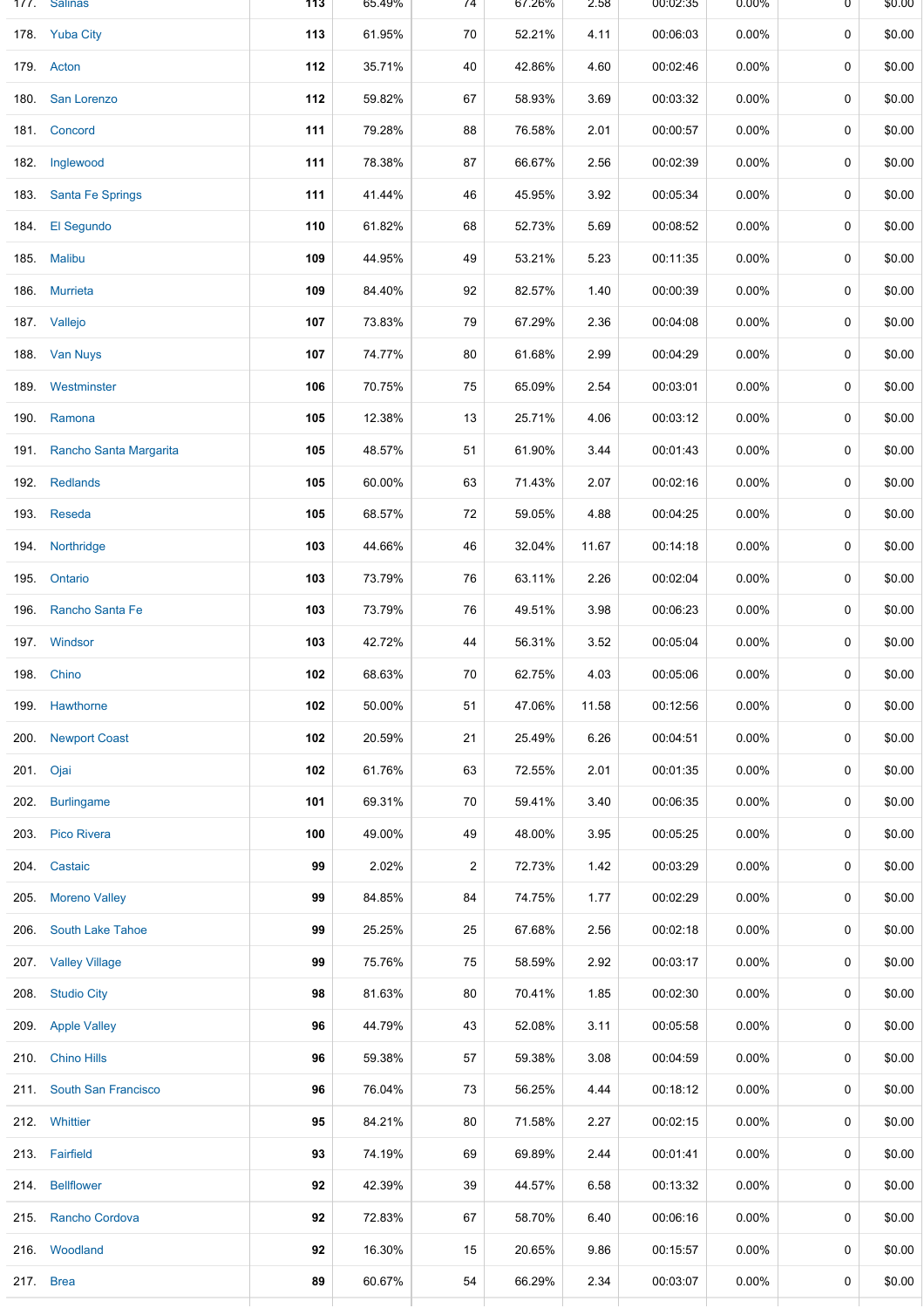|      | 218. Livingston             | 89 | 7.87%  | $\overline{7}$ | 11.24% | 11.47 | 00:14:06 | 0.00%    | 0           | \$0.00 |
|------|-----------------------------|----|--------|----------------|--------|-------|----------|----------|-------------|--------|
|      | 219. Laguna Hills           | 88 | 63.64% | 56             | 47.73% | 4.66  | 00:04:31 | 0.00%    | 0           | \$0.00 |
|      | 220. Yorba Linda            | 87 | 64.37% | 56             | 60.92% | 2.79  | 00:01:53 | $0.00\%$ | 0           | \$0.00 |
|      | 221. Rocklin                | 86 | 91.86% | 79             | 67.44% | 2.15  | 00:02:22 | $0.00\%$ | 0           | \$0.00 |
|      | 222. Blue Jay               | 84 | 15.48% | 13             | 20.24% | 4.88  | 00:02:40 | 0.00%    | 0           | \$0.00 |
|      | 223. El Dorado Hills        | 84 | 53.57% | 45             | 54.76% | 4.18  | 00:10:05 | 0.00%    | 0           | \$0.00 |
|      | 224. Sherman Oaks           | 84 | 60.71% | 51             | 80.95% | 1.76  | 00:01:42 | $0.00\%$ | 0           | \$0.00 |
|      | 225. North Hills            | 83 | 62.65% | 52             | 53.01% | 4.28  | 00:04:07 | $0.00\%$ | $\pmb{0}$   | \$0.00 |
|      | 226. Universal City         | 83 | 81.93% | 68             | 68.67% | 2.04  | 00:02:18 | $0.00\%$ | 0           | \$0.00 |
|      | 227. Santee                 | 78 | 87.18% | 68             | 75.64% | 2.36  | 00:02:13 | $0.00\%$ | 0           | \$0.00 |
|      | 228. Laguna Niguel          | 77 | 80.52% | 62             | 68.83% | 2.16  | 00:03:47 | $0.00\%$ | 0           | \$0.00 |
|      | 229. Richmond               | 77 | 79.22% | 61             | 66.23% | 2.34  | 00:03:05 | 0.00%    | 0           | \$0.00 |
| 230. | Coronado                    | 76 | 65.79% | 50             | 71.05% | 2.37  | 00:03:22 | 0.00%    | 0           | \$0.00 |
|      | 231. San Clemente           | 76 | 69.74% | 53             | 60.53% | 2.20  | 00:12:21 | $0.00\%$ | $\mathbf 0$ | \$0.00 |
|      | 232. Agoura Hills           | 75 | 54.67% | 41             | 46.67% | 6.61  | 00:06:43 | $0.00\%$ | $\pmb{0}$   | \$0.00 |
|      | 233. Hemet                  | 75 | 77.33% | 58             | 74.67% | 1.69  | 00:00:41 | $0.00\%$ | 0           | \$0.00 |
|      | 234. North Hollywood        | 75 | 64.00% | 48             | 54.67% | 3.61  | 00:04:13 | $0.00\%$ | 0           | \$0.00 |
|      | 235. La Habra               | 74 | 55.41% | 41             | 62.16% | 5.62  | 00:14:17 | $0.00\%$ | 0           | \$0.00 |
|      | 236. Manhattan Beach        | 74 | 82.43% | 61             | 67.57% | 2.97  | 00:04:02 | $0.00\%$ | 0           | \$0.00 |
|      | 237. El Monte               | 73 | 67.12% | 49             | 64.38% | 4.23  | 00:03:59 | 0.00%    | $\pmb{0}$   | \$0.00 |
|      | 238. Palm Desert            | 73 | 78.08% | 57             | 61.64% | 2.29  | 00:02:34 | 0.00%    | $\mathbf 0$ | \$0.00 |
|      | 239. Pismo Beach            | 73 | 69.86% | 51             | 26.03% | 7.10  | 00:15:35 | 0.00%    | 0           | \$0.00 |
|      | 240. Visalia                | 73 | 75.34% | 55             | 63.01% | 2.90  | 00:03:43 | 0.00%    | 0           | \$0.00 |
|      | 241. Durham                 | 72 | 80.56% | 58             | 62.50% | 2.38  | 00:02:08 | 0.00%    | 0           | \$0.00 |
|      | 242. Sebastopol             | 71 | 91.55% | 65             | 66.20% | 2.31  | 00:02:03 | $0.00\%$ | 0           | \$0.00 |
|      | 243. Vacaville              | 71 | 70.42% | 50             | 61.97% | 3.37  | 00:03:28 | $0.00\%$ | $\mathbf 0$ | \$0.00 |
|      | 244. Healdsburg             | 69 | 18.84% | 13             | 60.87% | 4.78  | 00:04:55 | $0.00\%$ | 0           | \$0.00 |
|      | 245. Lafayette              | 68 | 70.59% | 48             | 66.18% | 3.22  | 00:02:42 | $0.00\%$ | 0           | \$0.00 |
|      | 246. Loma Linda             | 68 | 75.00% | 51             | 55.88% | 2.59  | 00:03:41 | $0.00\%$ | 0           | \$0.00 |
|      | 247. Gardena                | 65 | 80.00% | 52             | 72.31% | 1.86  | 00:01:04 | $0.00\%$ | 0           | \$0.00 |
|      | 248. Palos Verdes Peninsula | 65 | 87.69% | 57             | 70.77% | 2.72  | 00:02:13 | $0.00\%$ | 0           | \$0.00 |
|      | 249. Stevenson Ranch        | 65 | 92.31% | 60             | 89.23% | 1.14  | 00:00:04 | $0.00\%$ | 0           | \$0.00 |
|      | 250. Tracy                  | 65 | 76.92% | 50             | 76.92% | 2.71  | 00:03:03 | $0.00\%$ | 0           | \$0.00 |
|      | 251. Altadena               | 64 | 81.25% | 52             | 70.31% | 1.98  | 00:01:13 | $0.00\%$ | 0           | \$0.00 |
|      | 252. Claremont              | 62 | 91.94% | 57             | 87.10% | 1.27  | 00:01:11 | $0.00\%$ | 0           | \$0.00 |
|      | 253. Clovis                 | 62 | 83.87% | 52             | 58.06% | 3.42  | 00:03:22 | $0.00\%$ | 0           | \$0.00 |
|      | 254. Lathrop                | 62 | 32.26% | 20             | 50.00% | 4.08  | 00:03:36 | $0.00\%$ | 0           | \$0.00 |
|      | 255. Rancho Palos Verdes    | 61 | 85.25% | 52             | 63.93% | 1.77  | 00:02:38 | $0.00\%$ | $\pmb{0}$   | \$0.00 |
| 256. | <b>Spring Valley</b>        | 61 | 26.23% | 16             | 14.75% | 3.28  | 00:01:11 | $0.00\%$ | 0           | \$0.00 |
|      | 257 Nevada City             | 60 | 51.67% | 31             | 40.00% | 4.30  | 00:05:34 | $0.00\%$ | 0           | \$0.00 |
|      | 258. Indio                  | 59 | 64.41% | 38             | 71.19% | 2.63  | 00:04:07 | $0.00\%$ | 0           | \$0.00 |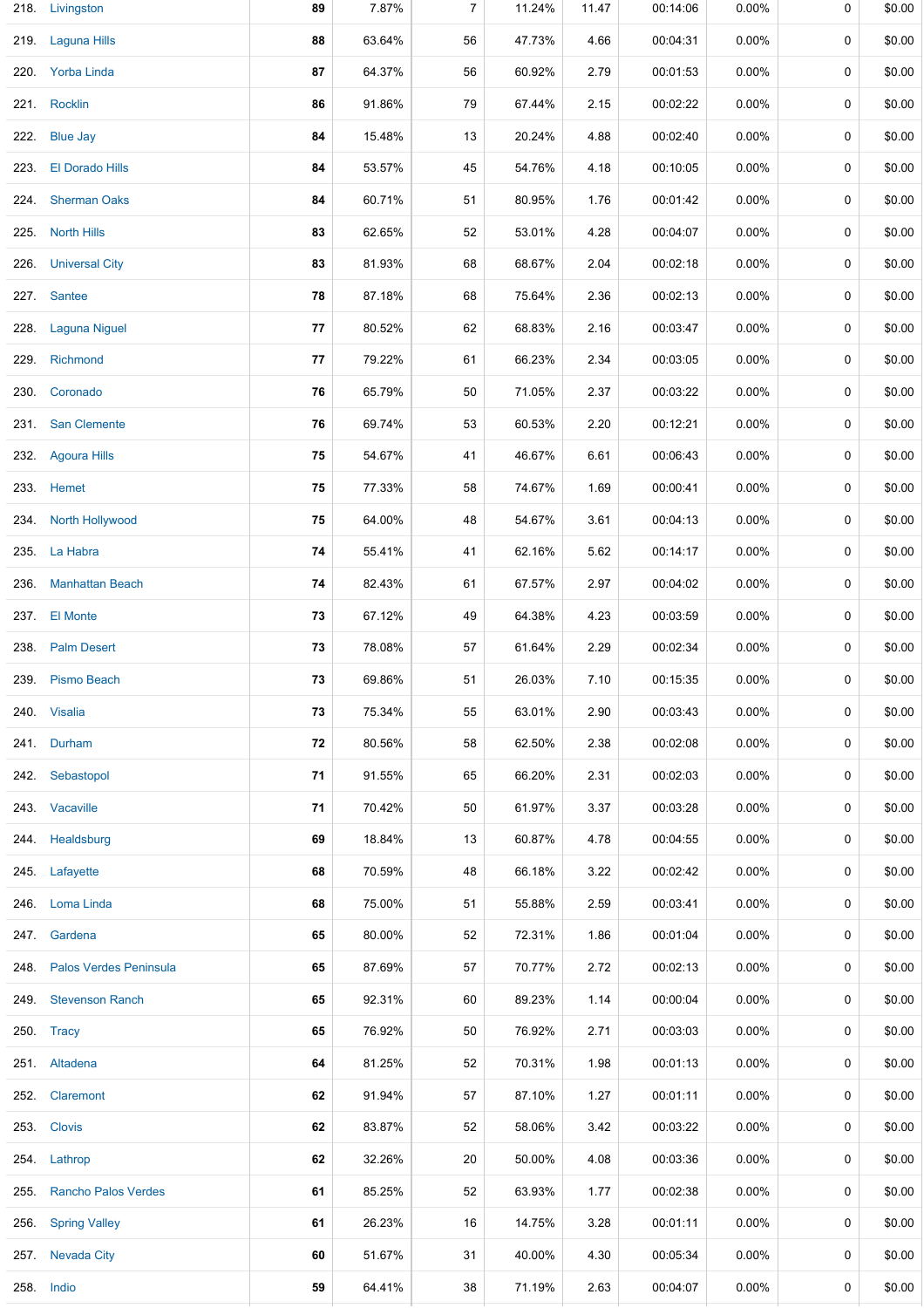| 259. | <b>Brentwood</b>      | 58 | 75.86% | 44 | 74.14% | 1.55  | 00:02:59 | 0.00%    | 0           | \$0.00 |
|------|-----------------------|----|--------|----|--------|-------|----------|----------|-------------|--------|
|      | 260. Ladera Ranch     | 58 | 32.76% | 19 | 51.72% | 3.19  | 00:05:16 | $0.00\%$ | 0           | \$0.00 |
|      | 261. O'Neals          | 58 | 18.97% | 11 | 18.97% | 11.71 | 00:10:18 | $0.00\%$ | 0           | \$0.00 |
|      | 262. Saratoga         | 58 | 81.03% | 47 | 62.07% | 5.24  | 00:05:16 | $0.00\%$ | 0           | \$0.00 |
|      | 263. Carmel           | 57 | 14.04% | 8  | 89.47% | 1.39  | 00:00:44 | $0.00\%$ | 0           | \$0.00 |
|      | 264. Rowland Heights  | 57 | 63.16% | 36 | 63.16% | 3.09  | 00:02:13 | 0.00%    | 0           | \$0.00 |
|      | 265. San Dimas        | 57 | 71.93% | 41 | 56.14% | 4.68  | 00:03:20 | $0.00\%$ | 0           | \$0.00 |
| 266. | Winnetka              | 57 | 59.65% | 34 | 47.37% | 5.19  | 00:04:26 | $0.00\%$ | $\pmb{0}$   | \$0.00 |
|      | 267. Granada Hills    | 55 | 70.91% | 39 | 72.73% | 2.53  | 00:02:12 | $0.00\%$ | 0           | \$0.00 |
|      | 268. Danville         | 54 | 53.70% | 29 | 75.93% | 1.72  | 00:01:43 | $0.00\%$ | 0           | \$0.00 |
|      | 269. Hacienda Heights | 54 | 85.19% | 46 | 83.33% | 1.39  | 00:01:41 | $0.00\%$ | 0           | \$0.00 |
|      | 270. Lawndale         | 54 | 92.59% | 50 | 64.81% | 3.91  | 00:03:38 | $0.00\%$ | 0           | \$0.00 |
| 271. | <b>Morgan Hill</b>    | 54 | 51.85% | 28 | 55.56% | 3.24  | 00:04:15 | 0.00%    | $\pmb{0}$   | \$0.00 |
|      | 272. Azusa            | 53 | 77.36% | 41 | 54.72% | 3.83  | 00:05:05 | $0.00\%$ | $\mathbf 0$ | \$0.00 |
|      | 273. Antelope         | 52 | 38.46% | 20 | 53.85% | 4.44  | 00:08:18 | $0.00\%$ | $\pmb{0}$   | \$0.00 |
|      | 274. Pacoima          | 52 | 59.62% | 31 | 59.62% | 5.13  | 00:04:28 | $0.00\%$ | 0           | \$0.00 |
|      | 275. Placentia        | 52 | 75.00% | 39 | 57.69% | 2.63  | 00:04:03 | $0.00\%$ | 0           | \$0.00 |
|      | 276. Sunset Beach     | 51 | 70.59% | 36 | 49.02% | 9.69  | 00:03:22 | $0.00\%$ | 0           | \$0.00 |
|      | 277. Placerville      | 50 | 56.00% | 28 | 54.00% | 3.30  | 00:06:57 | $0.00\%$ | 0           | \$0.00 |
| 278. | San Juan Capistrano   | 49 | 59.18% | 29 | 55.10% | 2.39  | 00:03:47 | 0.00%    | $\pmb{0}$   | \$0.00 |
|      | 279. Cathedral City   | 48 | 77.08% | 37 | 60.42% | 3.69  | 00:05:05 | $0.00\%$ | $\mathbf 0$ | \$0.00 |
|      | 280. Capistrano Beach | 47 | 70.21% | 33 | 61.70% | 3.87  | 00:06:14 | 0.00%    | 0           | \$0.00 |
|      | 281. Glendora         | 47 | 82.98% | 39 | 68.09% | 2.17  | 00:02:57 | $0.00\%$ | 0           | \$0.00 |
|      | 282. Laguna Beach     | 47 | 65.96% | 31 | 72.34% | 2.23  | 00:03:47 | $0.00\%$ | $\pmb{0}$   | \$0.00 |
|      | 283. Topanga          | 47 | 85.11% | 40 | 59.57% | 2.55  | 00:01:48 | $0.00\%$ | 0           | \$0.00 |
|      | 284. Encino           | 46 | 80.43% | 37 | 65.22% | 3.20  | 00:02:49 | $0.00\%$ | 0           | \$0.00 |
| 285. | Gilroy                | 46 | 63.04% | 29 | 65.22% | 3.37  | 00:03:38 | $0.00\%$ | 0           | \$0.00 |
|      | 286. Sun City         | 46 | 67.39% | 31 | 52.17% | 3.04  | 00:02:48 | 0.00%    | 0           | \$0.00 |
|      | 287. Pittsburg        | 45 | 88.89% | 40 | 68.89% | 2.89  | 00:04:40 | $0.00\%$ | 0           | \$0.00 |
|      | 288. Canoga Park      | 44 | 75.00% | 33 | 61.36% | 2.27  | 00:04:44 | $0.00\%$ | 0           | \$0.00 |
|      | 289. Dana Point       | 44 | 84.09% | 37 | 63.64% | 2.11  | 00:01:56 | $0.00\%$ | 0           | \$0.00 |
|      | 290. Hanford          | 44 | 52.27% | 23 | 34.09% | 7.59  | 00:06:23 | $0.00\%$ | 0           | \$0.00 |
|      | 291. San Anselmo      | 44 | 84.09% | 37 | 90.91% | 1.32  | 00:01:08 | $0.00\%$ | 0           | \$0.00 |
|      | 292. Merced           | 43 | 90.70% | 39 | 79.07% | 1.60  | 00:00:27 | $0.00\%$ | 0           | \$0.00 |
|      | 293. Stanton          | 43 | 58.14% | 25 | 58.14% | 3.28  | 00:10:18 | $0.00\%$ | 0           | \$0.00 |
|      | 294. Valencia         | 43 | 86.05% | 37 | 65.12% | 3.23  | 00:03:33 | 0.00%    | 0           | \$0.00 |
|      | 295. Valley Center    | 42 | 80.95% | 34 | 45.24% | 5.62  | 00:09:00 | $0.00\%$ | 0           | \$0.00 |
|      | 296. Moorpark         | 41 | 56.10% | 23 | 46.34% | 2.98  | 00:04:09 | $0.00\%$ | 0           | \$0.00 |
|      | 297. Oakhurst         | 41 | 58.54% | 24 | 43.90% | 6.10  | 00:07:02 | $0.00\%$ | 0           | \$0.00 |
|      | 298. Seal Beach       | 41 | 48.78% | 20 | 34.15% | 3.54  | 00:06:45 | $0.00\%$ | 0           | \$0.00 |
|      | 299. Cardiff          | 40 | 62.50% | 25 | 55.00% | 6.00  | 00:11:43 | $0.00\%$ | 0           | \$0.00 |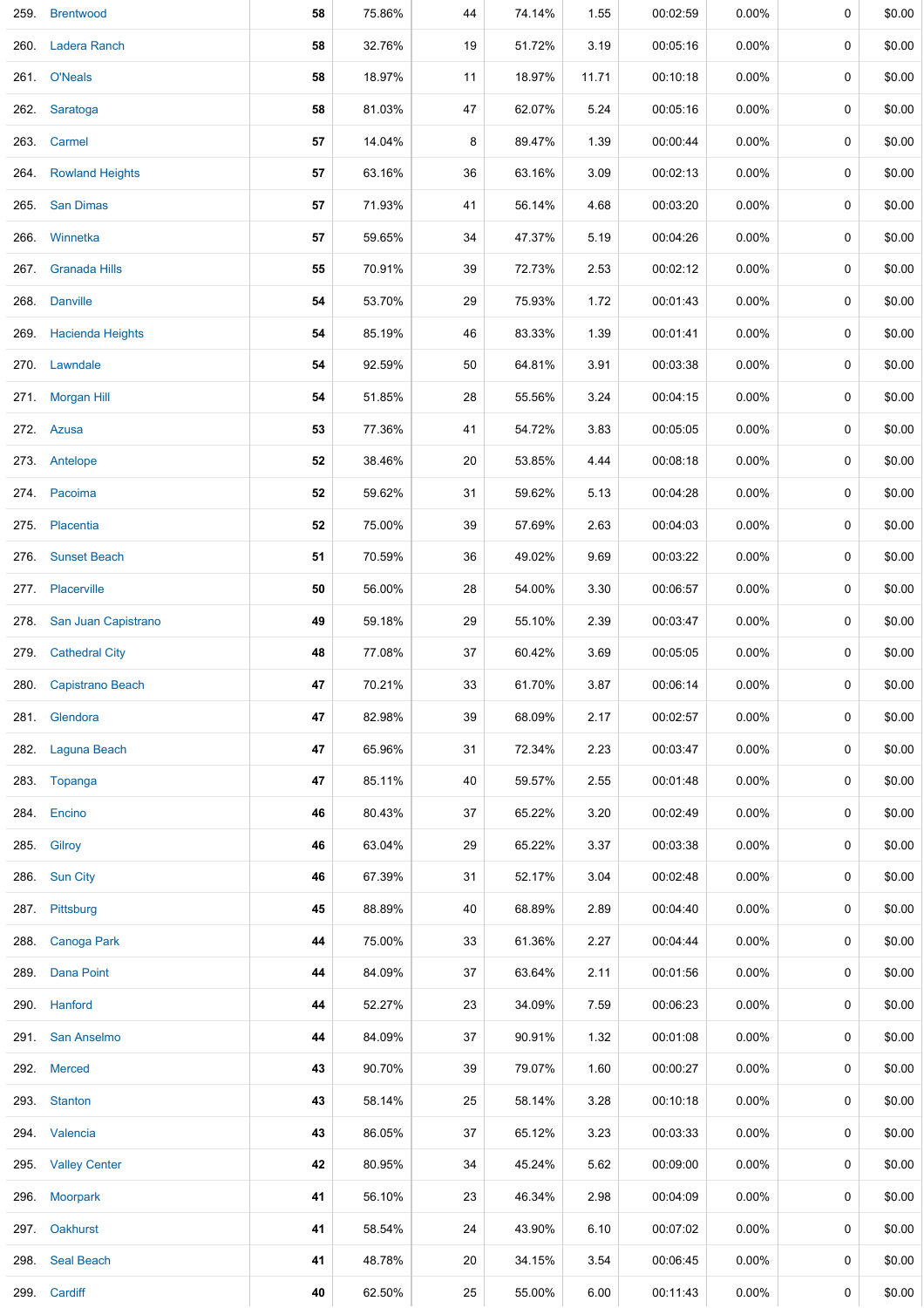|      | 300. Lake Elsinore              | 40 | 82.50% | 33             | 72.50% | 1.68 | 00:00:58 | $0.00\%$ | 0           | \$0.00 |
|------|---------------------------------|----|--------|----------------|--------|------|----------|----------|-------------|--------|
|      | 301. Midway City                | 40 | 75.00% | 30             | 60.00% | 2.78 | 00:01:41 | 0.00%    | 0           | \$0.00 |
|      | 302. Lemon Grove                | 39 | 92.31% | 36             | 53.85% | 2.38 | 00:01:37 | $0.00\%$ | 0           | \$0.00 |
|      | 303. Loomis                     | 39 | 15.38% | 6              | 97.44% | 1.15 | 00:00:46 | 0.00%    | 0           | \$0.00 |
|      | 304. North Highlands            | 39 | 71.79% | 28             | 69.23% | 1.74 | 00:01:26 | 0.00%    | 0           | \$0.00 |
|      | 305. Perris                     | 39 | 89.74% | 35             | 82.05% | 3.92 | 00:01:58 | $0.00\%$ | $\mathbf 0$ | \$0.00 |
|      | 306. San Gabriel                | 39 | 84.62% | 33             | 82.05% | 1.36 | 00:01:08 | $0.00\%$ | 0           | \$0.00 |
|      | 307. Solana Beach               | 39 | 53.85% | 21             | 61.54% | 4.10 | 00:05:51 | $0.00\%$ | 0           | \$0.00 |
|      | 308. Ukiah                      | 39 | 82.05% | 32             | 66.67% | 2.10 | 00:02:13 | $0.00\%$ | 0           | \$0.00 |
|      | 309. Pacific Grove              | 38 | 52.63% | 20             | 57.89% | 2.95 | 00:03:55 | $0.00\%$ | 0           | \$0.00 |
|      | 310. Sausalito                  | 38 | 81.58% | 31             | 73.68% | 2.11 | 00:02:04 | 0.00%    | 0           | \$0.00 |
|      | 311. Foothill Ranch             | 37 | 35.14% | 13             | 78.38% | 1.95 | 00:00:57 | 0.00%    | 0           | \$0.00 |
|      | 312. San Luis Rey               | 37 | 94.59% | 35             | 56.76% | 4.16 | 00:05:20 | $0.00\%$ | $\mathbf 0$ | \$0.00 |
|      | 313. Wildomar                   | 37 | 86.49% | 32             | 70.27% | 2.30 | 00:04:02 | $0.00\%$ | 0           | \$0.00 |
|      | 314. Los Altos Hills            | 37 | 18.92% | $\overline{7}$ | 21.62% | 4.27 | 00:11:19 | $0.00\%$ | 0           | \$0.00 |
|      | 315. Auburn                     | 36 | 72.22% | 26             | 75.00% | 1.72 | 00:01:25 | 0.00%    | $\mathbf 0$ | \$0.00 |
|      | 316. Panorama City              | 36 | 66.67% | 24             | 72.22% | 1.89 | 00:03:54 | $0.00\%$ | 0           | \$0.00 |
|      | 317. Lynwood                    | 35 | 62.86% | 22             | 54.29% | 2.54 | 00:01:05 | $0.00\%$ | 0           | \$0.00 |
|      | 318. Paso Robles                | 35 | 62.86% | 22             | 54.29% | 2.80 | 00:17:36 | 0.00%    | 0           | \$0.00 |
|      | 319. Temple City                | 35 | 62.86% | 22             | 62.86% | 2.06 | 00:01:31 | $0.00\%$ | $\mathbf 0$ | \$0.00 |
|      | 320. Seaside                    | 34 | 94.12% | 32             | 82.35% | 1.82 | 00:02:17 | $0.00\%$ | 0           | \$0.00 |
|      | 321. Tarzana                    | 34 | 73.53% | 25             | 58.82% | 2.29 | 00:03:20 | 0.00%    | 0           | \$0.00 |
|      | 322. West Sacramento            | 34 | 79.41% | 27             | 73.53% | 2.32 | 00:01:48 | 0.00%    | $\mathbf 0$ | \$0.00 |
|      | 323. Tamalpais-Homestead Valley | 34 | 8.82%  | 3              | 76.47% | 1.29 | 00:00:32 | $0.00\%$ | 0           | \$0.00 |
|      | 324. Canyon Country             | 33 | 93.94% | 31             | 72.73% | 1.55 | 00:00:44 | $0.00\%$ | 0           | \$0.00 |
|      | 325. Compton                    | 33 | 81.82% | 27             | 84.85% | 1.58 | 00:01:30 | $0.00\%$ | 0           | \$0.00 |
|      | 326. Menifee                    | 33 | 90.91% | 30             | 66.67% | 1.85 | 00:01:15 | $0.00\%$ | 0           | \$0.00 |
|      | 327. Rialto                     | 33 | 96.97% | 32             | 93.94% | 1.06 | 00:00:10 | $0.00\%$ | $\mathbf 0$ | \$0.00 |
|      | 328. Barstow                    | 32 | 31.25% | 10             | 50.00% | 4.38 | 00:06:02 | $0.00\%$ | 0           | \$0.00 |
|      | 329. El Centro                  | 32 | 81.25% | 26             | 68.75% | 6.16 | 00:02:40 | $0.00\%$ | $\pmb{0}$   | \$0.00 |
|      | 330. South El Monte             | 32 | 34.38% | 11             | 40.62% | 6.88 | 00:11:44 | $0.00\%$ | 0           | \$0.00 |
|      | 331. Villa Park                 | 32 | 81.25% | 26             | 71.88% | 3.09 | 00:03:34 | $0.00\%$ | 0           | \$0.00 |
|      | 332. Scotts Valley              | 31 | 64.52% | 20             | 67.74% | 2.45 | 00:02:11 | $0.00\%$ | 0           | \$0.00 |
|      | 333. Warner Springs             | 31 | 38.71% | 12             | 51.61% | 7.10 | 00:04:23 | $0.00\%$ | 0           | \$0.00 |
|      | 334. Bonita Long Canyon         | 30 | 93.33% | 28             | 86.67% | 1.30 | 00:00:20 | $0.00\%$ | $\mathbf 0$ | \$0.00 |
|      | 335. Boyes Hot Springs          | 30 | 43.33% | 13             | 40.00% | 5.93 | 00:09:56 | $0.00\%$ | $\mathbf 0$ | \$0.00 |
| 336. | Chatsworth                      | 30 | 80.00% | 24             | 50.00% | 2.47 | 00:04:45 | $0.00\%$ | 0           | \$0.00 |
|      | 337. Grover Beach               | 30 | 66.67% | 20             | 66.67% | 3.37 | 00:05:14 | $0.00\%$ | 0           | \$0.00 |
|      | 338. Lodi                       | 30 | 86.67% | 26             | 73.33% | 1.83 | 00:02:06 | 0.00%    | 0           | \$0.00 |
|      | 339. Millbrae                   | 30 | 60.00% | 18             | 63.33% | 3.80 | 00:10:36 | $0.00\%$ | 0           | \$0.00 |
|      | 340. Half Moon Bay              | 29 | 55.17% | 16             | 62.07% | 2.90 | 00:03:33 | $0.00\%$ | 0           | \$0.00 |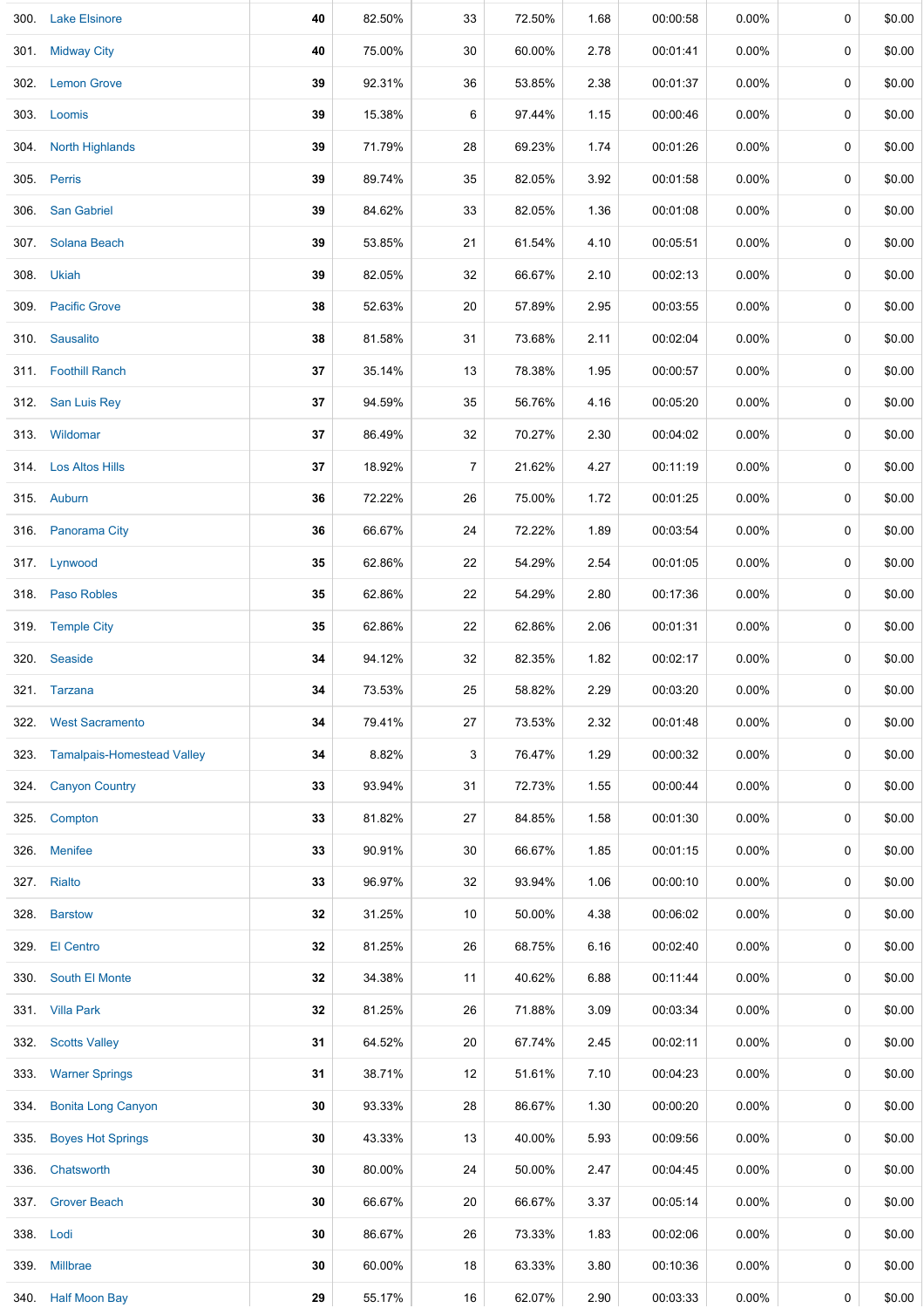| 341 Ridgecrest              | 29 | 96.55%  | 28     | 75.86%        | 1.45  | 00:00:30 | $0.00\%$ | 0         | \$0.00 |
|-----------------------------|----|---------|--------|---------------|-------|----------|----------|-----------|--------|
| 342. Yucaipa                | 28 | 67.86%  | $19$   | 50.00%        | 4.57  | 00:06:24 | 0.00%    | 0         | \$0.00 |
| 343. El Cerrito             | 27 | 77.78%  | 21     | 62.96%        | 3.67  | 00:03:59 | $0.00\%$ | 0         | \$0.00 |
| 344. March Air Reserve Base | 27 | 85.19%  | 23     | 66.67%        | 3.67  | 00:04:15 | 0.00%    | 0         | \$0.00 |
| 345. Nipomo                 | 27 | 74.07%  | 20     | 48.15%        | 3.07  | 00:03:31 | $0.00\%$ | 0         | \$0.00 |
| 346. Beaumont               | 26 | 92.31%  | 24     | 88.46%        | 1.15  | 00:01:08 | 0.00%    | $\pmb{0}$ | \$0.00 |
| 347. Colton                 | 26 | 100.00% | $26\,$ | 73.08%        | 3.77  | 00:02:54 | 0.00%    | 0         | \$0.00 |
| 348. Desert Hot Springs     | 26 | 57.69%  | 15     | 69.23%        | 2.88  | 00:04:40 | $0.00\%$ | 0         | \$0.00 |
| 349. Fort Bragg             | 26 | 69.23%  | 18     | 34.62%        | 3.08  | 00:02:02 | $0.00\%$ | 0         | \$0.00 |
| 350. La Quinta              | 26 | 73.08%  | 19     | 65.38%        | 2.08  | 00:02:49 | $0.00\%$ | 0         | \$0.00 |
| 351. Rancho Mirage          | 26 | 84.62%  | 22     | 57.69%        | 3.15  | 00:03:09 | 0.00%    | 0         | \$0.00 |
| 352. San Fernando           | 26 | 61.54%  | 16     | 57.69%        | 6.04  | 00:06:04 | $0.00\%$ | 0         | \$0.00 |
| 353. San Jacinto            | 26 | 80.77%  | 21     | 69.23%        | 2.69  | 00:02:32 | 0.00%    | $\pmb{0}$ | \$0.00 |
| 354. San Martin             | 26 | 76.92%  | $20\,$ | 53.85%        | 4.23  | 00:10:08 | 0.00%    | 0         | \$0.00 |
| 355. Atascadero             | 25 | 88.00%  | 22     | 72.00%        | 1.88  | 00:00:50 | $0.00\%$ | 0         | \$0.00 |
| 356. Fallbrook              | 25 | 72.00%  | 18     | 64.00%        | 5.80  | 00:09:18 | $0.00\%$ | 0         | \$0.00 |
| 357. Kentfield              | 25 | 60.00%  | 15     | 52.00%        | 4.52  | 00:04:40 | $0.00\%$ | 0         | \$0.00 |
| 358. Lakeside               | 25 | 68.00%  | 17     | 52.00%        | 3.84  | 00:08:59 | 0.00%    | 0         | \$0.00 |
| 359. Martinez               | 25 | 80.00%  | 20     | 72.00%        | 1.52  | 00:01:29 | $0.00\%$ | 0         | \$0.00 |
| 360 National City           | 25 | 96.00%  | 24     | 72.00%        | 2.60  | 00:02:23 | $0.00\%$ | $\pmb{0}$ | \$0.00 |
| 361. Norco                  | 25 | 72.00%  | 18     | 60.00%        | 2.16  | 00:03:30 | 0.00%    | 0         | \$0.00 |
| 362. Oak Park               | 25 | 88.00%  | 22     | 72.00%        | 2.20  | 00:01:18 | $0.00\%$ | 0         | \$0.00 |
| 363. Solvang                | 25 | 32.00%  | 8      | 48.00%        | 4.80  | 00:05:30 | $0.00\%$ | 0         | \$0.00 |
| 364. Susanville             | 25 | 76.00%  | 19     | 52.00%        | 10.36 | 00:05:54 | $0.00\%$ | 0         | \$0.00 |
| 365. Twentynine Palms       | 24 | 66.67%  | 16     | 54.17%        | 2.21  | 00:02:35 | 0.00%    | 0         | \$0.00 |
| 366. Benicia                | 23 | 43.48%  | 10     | 91.30%        | 1.13  | 00:00:39 | $0.00\%$ | 0         | \$0.00 |
| 367. Canyon                 | 23 | 52.17%  | 12     | 39.13%        | 3.35  | 00:04:01 | $0.00\%$ | 0         | \$0.00 |
| 368. Fairfax                | 23 | 34.78%  | 8      | 73.91%        | 1.74  | 00:01:14 | $0.00\%$ | 0         | \$0.00 |
| 369. Paradise               | 23 | 60.87%  | 14     | 52.17%        | 5.17  | 00:08:10 | $0.00\%$ | 0         | \$0.00 |
| 370. Paramount              | 23 | 86.96%  | 20     | 73.91%        | 2.65  | 00:01:54 | $0.00\%$ | 0         | \$0.00 |
| 371. Sonora                 | 23 | 100.00% | 23     | 52.17%        | 2.70  | 00:02:20 | $0.00\%$ | 0         | \$0.00 |
| 372. Indian Wells           | 22 | 90.91%  | 20     | 72.73%        | 1.95  | 00:03:28 | $0.00\%$ | 0         | \$0.00 |
| 373. La Verne               | 22 | 86.36%  | 19     | 68.18%        | 2.36  | 00:02:55 | $0.00\%$ | 0         | \$0.00 |
| 374. Mount Shasta           | 22 | 95.45%  | 21     | 59.09%        | 2.91  | 00:03:26 | $0.00\%$ | 0         | \$0.00 |
| 375. Willits                | 22 | 63.64%  | 14     | 36.36%        | 3.95  | 00:05:59 | $0.00\%$ | 0         | \$0.00 |
| 376. Belvedere Tiburon      | 21 | 66.67%  | 14     | 66.67%        | 4.29  | 00:03:05 | $0.00\%$ | 0         | \$0.00 |
| 377. Capitola               | 21 | 76.19%  | 16     | 42.86%        | 4.10  | 00:03:07 | $0.00\%$ | 0         | \$0.00 |
| 378. La Palma               | 21 | 57.14%  | 12     | 38.10%        | 7.24  | 00:11:21 | $0.00\%$ | 0         | \$0.00 |
| 379. Montara                | 21 | 90.48%  | 19     | 80.95%        | 1.43  | 00:00:04 | $0.00\%$ | 0         | \$0.00 |
| 380. Orinda                 | 21 | 80.95%  | 17     | 38.10%        | 7.86  | 00:04:01 | 0.00%    | 0         | \$0.00 |
| 381 Pacifica                | 21 | 71 43%  | 15     | <b>66 67%</b> | 210   | 00.01.29 | ሀ ሀሀል    | $\cap$    | ደሀ ሀሀ  |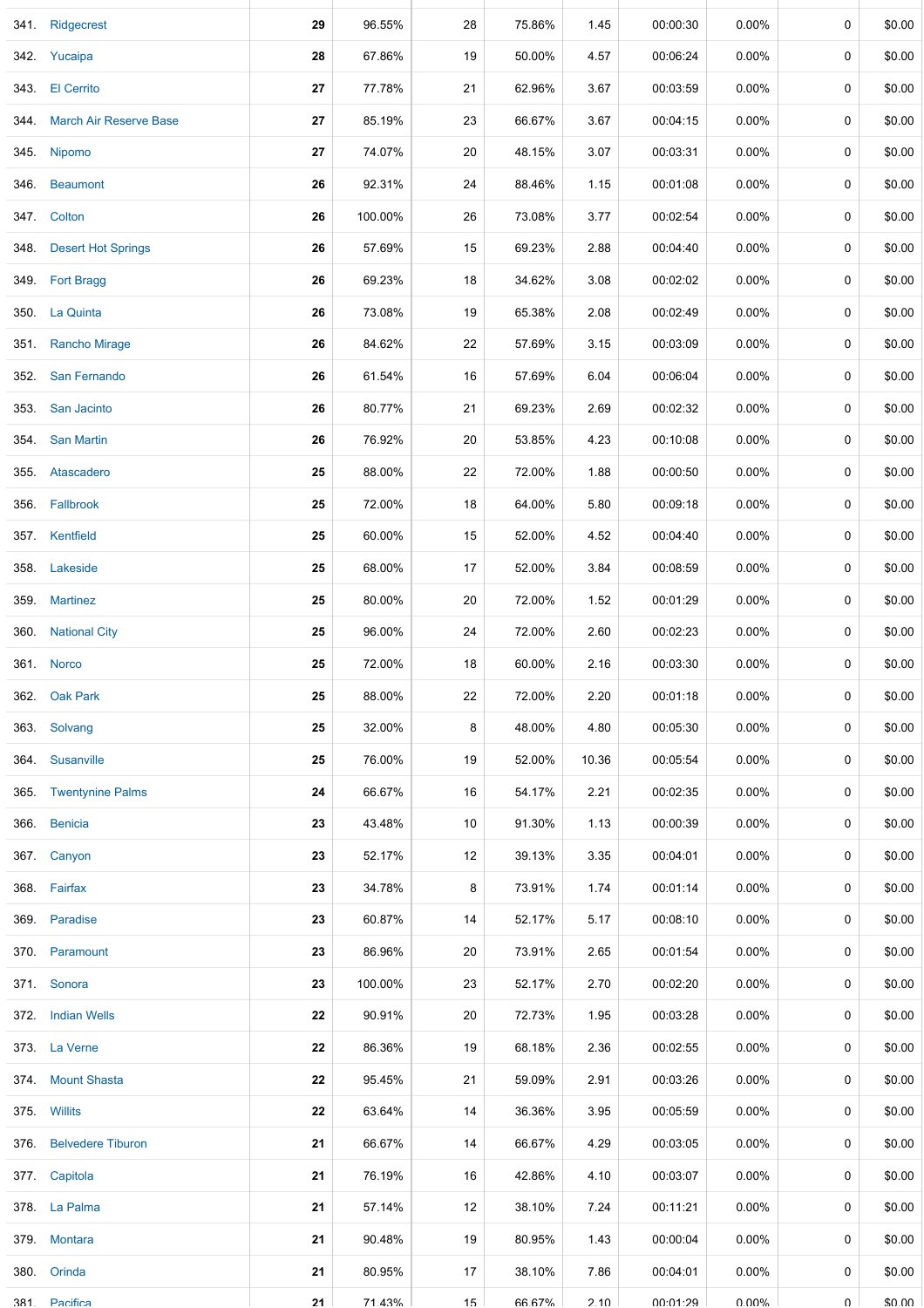|           | 382. San Pedro            | 21 | 61.90%   | 13          | 71.43%             | 2.38                 | 00:02:46                                                                                                                                             | $0.00\%$      | 0           | \$0.00 |
|-----------|---------------------------|----|----------|-------------|--------------------|----------------------|------------------------------------------------------------------------------------------------------------------------------------------------------|---------------|-------------|--------|
|           | 383. Lakeport             | 20 | 50.00%   | 10          | 60.00%             | 3.00                 | 00:40:40                                                                                                                                             | 0.00%         | 0           | \$0.00 |
|           | 384. Oroville             | 20 | 90.00%   | 18          | 90.00%             | 1.30                 | 00:00:09                                                                                                                                             | $0.00\%$      | 0           | \$0.00 |
|           | 385. Sun Valley           | 20 | 90.00%   | 18          | 70.00%             | 3.35                 | 00:02:35                                                                                                                                             | 0.00%         | 0           | \$0.00 |
|           | 386. Sylmar               | 20 | 40.00%   | 8           | 15.00%             | 7.70                 | 00:06:21                                                                                                                                             | 0.00%         | 0           | \$0.00 |
|           | 387. Truckee              | 20 | 90.00%   | 18          | 70.00%             | 1.95                 | 00:01:27                                                                                                                                             | $0.00\%$      | 0           | \$0.00 |
|           | 388. West Hills           | 20 | 70.00%   | 14          | 80.00%             | 1.85                 | 00:02:49                                                                                                                                             | $0.00\%$      | 0           | \$0.00 |
|           | 389. Aptos                | 19 | 84.21%   | 16          | 68.42%             | 1.89                 | 00:02:24                                                                                                                                             | $0.00\%$      | 0           | \$0.00 |
|           | 390. Atherton             | 19 | 21.05%   | 4           | 84.21%             | 3.26                 | 00:02:05                                                                                                                                             | $0.00\%$      | 0           | \$0.00 |
|           | 391. Crescent City        | 19 | 89.47%   | 17          | 63.16%             | 3.11                 | 00:02:43                                                                                                                                             | $0.00\%$      | 0           | \$0.00 |
|           | 392. El Granada           | 19 | 78.95%   | 15          | 68.42%             | 2.00                 | 00:01:25                                                                                                                                             | 0.00%         | 0           | \$0.00 |
|           | 393. Lyoth                | 19 | 21.05%   | 4           | 21.05%             | 5.37                 | 00:07:58                                                                                                                                             | $0.00\%$      | 0           | \$0.00 |
|           | 394. Ross                 | 19 | 15.79%   | 3           | 52.63%             | 3.42                 | 00:02:20                                                                                                                                             | $0.00\%$      | 0           | \$0.00 |
|           | 395. Soquel               | 19 | 52.63%   | 10          | 63.16%             | 2.42                 | 00:05:36                                                                                                                                             | 0.00%         | 0           | \$0.00 |
|           | 396. Suisun City          | 19 | 84.21%   | 16          | 68.42%             | 2.89                 | 00:02:32                                                                                                                                             | $0.00\%$      | 0           | \$0.00 |
|           | 397. Alamo                | 18 | 50.00%   | 9           | 77.78%             | 1.78                 | 00:02:20                                                                                                                                             | $0.00\%$      | 0           | \$0.00 |
|           | 398. Alpine               | 18 | 83.33%   | 15          | 50.00%             | 2.83                 | 00:05:02                                                                                                                                             | $0.00\%$      | 0           | \$0.00 |
|           | 399. Carpinteria          | 18 | 83.33%   | 15          | 77.78%             | 2.61                 | 00:00:48                                                                                                                                             | $0.00\%$      | 0           | \$0.00 |
|           | 400. Lomita               | 18 | 83.33%   | 15          | 61.11%             | 1.89                 | 00:00:37                                                                                                                                             | $0.00\%$      | 0           | \$0.00 |
|           | 401. Lompoc               | 18 | 94.44%   | 17          | 88.89%             | 1.11                 | 00:00:16                                                                                                                                             | 0.00%         | $\mathbf 0$ | \$0.00 |
|           | 402. San Marino           | 18 | 72.22%   | 13          | 61.11%             | 4.83                 | 00:02:56                                                                                                                                             | $0.00\%$      | 0           | \$0.00 |
|           | 403. Watsonville          | 18 | 83.33%   | 15          | 61.11%             | 2.61                 | 00:03:11                                                                                                                                             | $0.00\%$      | 0           | \$0.00 |
|           | 404. Kelseyville          | 17 | 47.06%   | 8           | 58.82%             | 4.41                 | 00:08:54                                                                                                                                             | 0.00%         | 0           | \$0.00 |
|           | 405. Lincoln              | 17 | 100.00%  | 17          | 76.47%             | 1.88                 | 00:01:17                                                                                                                                             | $0.00\%$      | 0           | \$0.00 |
|           | 406. Madera               | 17 | 64.71%   | 11          | 47.06%             | 5.00                 | 00:10:03                                                                                                                                             | $0.00\%$      | 0           | \$0.00 |
|           | 407. Marina               | 17 | 82.35%   | 14          | 70.59%             | 1.82                 | 00:01:41                                                                                                                                             | $0.00\%$      | 0           | \$0.00 |
|           | 408. Tehachapi            | 17 | 100.00%  | 17          | 76.47%             | 1.29                 | 00:00:13                                                                                                                                             | $0.00\%$      | 0           | \$0.00 |
|           | 409. Valley Springs       | 17 | 52.94%   | 9           | 58.82%             | 1.65                 | 00:01:40                                                                                                                                             | 0.00%         | 0           | \$0.00 |
|           | 410. Artesia              | 16 | 68.75%   | 11          | 75.00%             | 2.50                 | 00:04:07                                                                                                                                             | 0.00%         | $\mathbf 0$ | \$0.00 |
| 411. Bell |                           | 16 | 68.75%   | 11          | 68.75%             | 2.56                 | 00:02:35                                                                                                                                             | 0.00%         | 0           | \$0.00 |
|           | 412. Corona Del Mar       | 16 | 87.50%   | 14          | 75.00%             | 4.12                 | 00:03:16                                                                                                                                             | $0.00\%$      | 0           | \$0.00 |
|           | 413. Mariposa             | 16 | 62.50%   | 10          | 56.25%             | 4.69                 | 00:04:02                                                                                                                                             | $0.00\%$      | 0           | \$0.00 |
|           | 414. Oakley               | 16 | 62.50%   | 10          | 62.50%             | 2.56                 | 00:01:52                                                                                                                                             | $0.00\%$      | 0           | \$0.00 |
|           | 415 Santa Paula           | 16 | 81.25%   | 13          | 56.25%             | 3.19                 | 00:01:58                                                                                                                                             | $0.00\%$      | 0           | \$0.00 |
|           | 416. Tulare               | 16 | 56.25%   | 9           | 31.25%             | 3.25                 | 00:05:20                                                                                                                                             | $0.00\%$      | 0           | \$0.00 |
|           | 417. Westlake Village     | 16 | 87.50%   | 14          | 81.25%             | 1.38                 | 00:00:57                                                                                                                                             | 0.00%         | 0           | \$0.00 |
|           | 418. Wilmington           | 16 | 81.25%   | 13          | 81.25%             | 1.19                 | 00:00:23                                                                                                                                             | 0.00%         | 0           | \$0.00 |
|           | 419. Yucca Valley         | 16 | 75.00%   | 12          | 62.50%             | 4.38                 | 00:06:35                                                                                                                                             | $0.00\%$      | 0           | \$0.00 |
|           | 420. Big Bear Lake        | 15 | 80.00%   | 12          | 66.67%             | 2.60                 | 00:02:47                                                                                                                                             | $0.00\%$      | 0           | \$0.00 |
|           | 421. Camp Pendleton North | 15 | 93.33%   | 14          | 60.00%             | 1.53                 | 00:00:45                                                                                                                                             | $0.00\%$      | 0           | \$0.00 |
|           |                           |    | المحماضة | $\epsilon=$ | $\cdot$ - $ \cdot$ | $\sim$ $\sim$ $\sim$ | $\frac{1}{2} \left( \frac{1}{2} \right) \left( \frac{1}{2} \right) \left( \frac{1}{2} \right) \left( \frac{1}{2} \right) \left( \frac{1}{2} \right)$ | $\frac{1}{2}$ |             |        |

381. Pacifica **21** 71.43% 15 66.67% 2.10 00:01:29 0.00% 0 \$0.00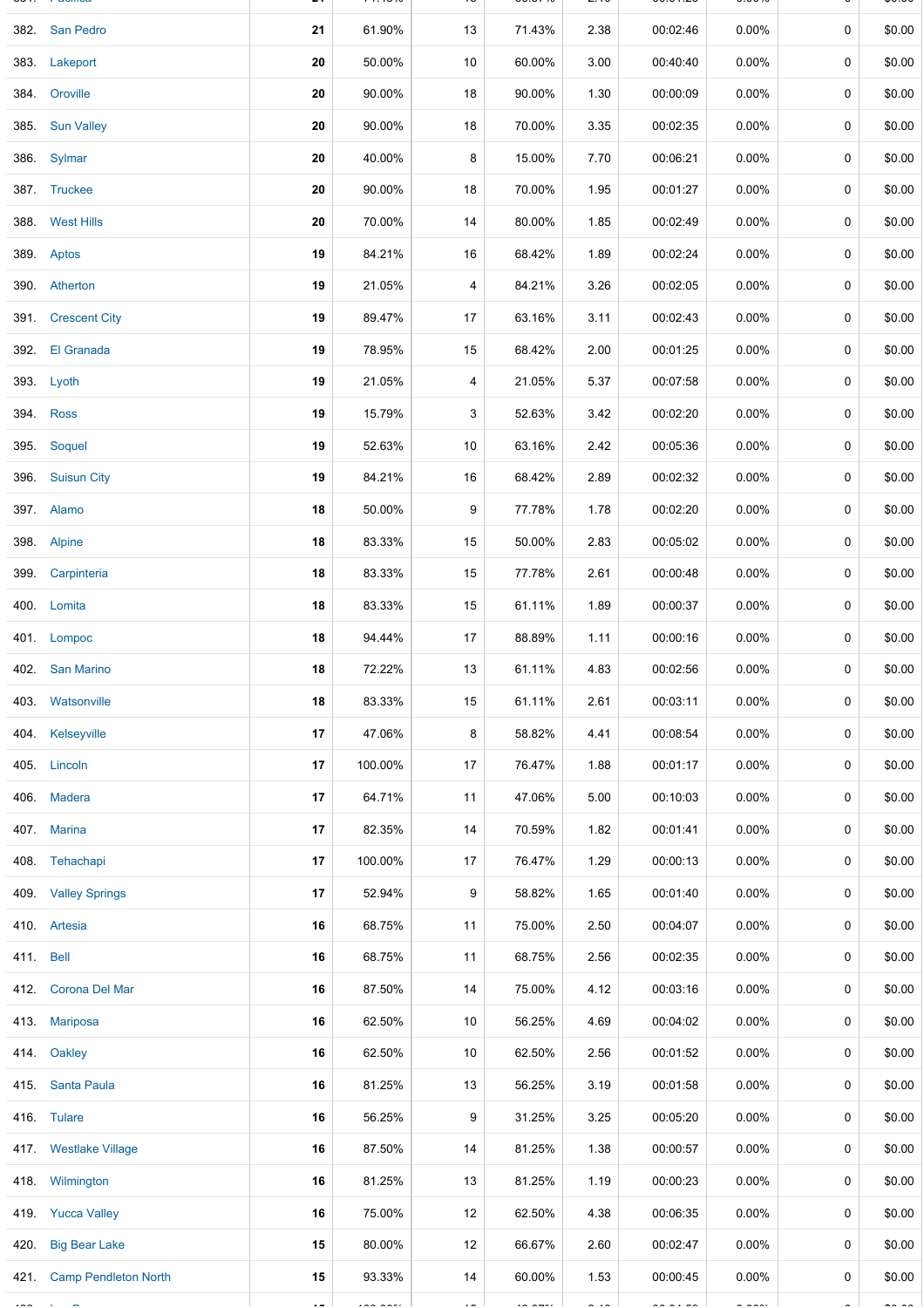| 422. | Los Banos                                                  | 15 | 100.00% | 15             | 46.67% | 2.13  | 00:04:59 | $0.00\%$ | 0           | \$0.00 |
|------|------------------------------------------------------------|----|---------|----------------|--------|-------|----------|----------|-------------|--------|
|      | 423. Porterville                                           | 15 | 93.33%  | 14             | 73.33% | 1.80  | 00:03:33 | $0.00\%$ | 0           | \$0.00 |
|      | 424. Arden-Arcade                                          | 15 | 6.67%   | $\mathbf{1}$   | 13.33% | 4.60  | 00:08:35 | 0.00%    | $\mathbf 0$ | \$0.00 |
|      | 425. (not set)                                             | 14 | 92.86%  | 13             | 71.43% | 1.71  | 00:00:41 | $0.00\%$ | $\mathbf 0$ | \$0.00 |
|      | 426. Fillmore                                              | 14 | 64.29%  | 9              | 71.43% | 1.50  | 00:06:44 | 0.00%    | 0           | \$0.00 |
|      | 427. Highland                                              | 14 | 100.00% | 14             | 78.57% | 1.50  | 00:03:08 | 0.00%    | 0           | \$0.00 |
|      | 428. Lake Arrowhead                                        | 14 | 85.71%  | 12             | 64.29% | 2.07  | 00:01:18 | 0.00%    | 0           | \$0.00 |
|      | 429. Los Osos                                              | 14 | 71.43%  | 10             | 71.43% | 1.57  | 00:02:36 | 0.00%    | 0           | \$0.00 |
| 430. | <b>Mission Hills</b>                                       | 14 | 78.57%  | 11             | 64.29% | 3.21  | 00:02:50 | 0.00%    | 0           | \$0.00 |
|      | 431. Oak View                                              | 14 | 78.57%  | 11             | 42.86% | 3.14  | 00:04:09 | 0.00%    | $\mathbf 0$ | \$0.00 |
| 432. | Orangevale                                                 | 14 | 92.86%  | 13             | 64.29% | 4.50  | 00:06:42 | 0.00%    | $\mathbf 0$ | \$0.00 |
|      | 433. Raymond                                               | 14 | 42.86%  | 6              | 14.29% | 9.07  | 00:11:27 | 0.00%    | 0           | \$0.00 |
|      | 434. Travis Air Force Base                                 | 14 | 42.86%  | 6              | 35.71% | 12.00 | 00:01:59 | 0.00%    | 0           | \$0.00 |
|      | 435. Atwater                                               | 13 | 76.92%  | 10             | 61.54% | 3.08  | 00:04:31 | 0.00%    | 0           | \$0.00 |
|      | 436. Harbor City                                           | 13 | 76.92%  | 10             | 61.54% | 6.77  | 00:06:33 | 0.00%    | 0           | \$0.00 |
|      | 437. Newhall                                               | 13 | 92.31%  | 12             | 84.62% | 1.69  | 00:01:20 | 0.00%    | 0           | \$0.00 |
|      | 438. Pinole                                                | 13 | 76.92%  | 10             | 84.62% | 1.15  | 00:00:04 | 0.00%    | 0           | \$0.00 |
| 439. | <b>Naval Construction Battalion Center</b><br>Port Hueneme | 13 | 61.54%  | 8              | 38.46% | 33.62 | 00:25:30 | 0.00%    | $\mathbf 0$ | \$0.00 |
|      | 440. Ripon                                                 | 13 | 92.31%  | 12             | 92.31% | 1.15  | 00:00:30 | $0.00\%$ | $\mathbf 0$ | \$0.00 |
|      | 441. Bishop                                                | 12 | 100.00% | 12             | 66.67% | 2.33  | 00:00:58 | 0.00%    | $\mathbf 0$ | \$0.00 |
|      | 442. Crockett                                              | 12 | 100.00% | 12             | 50.00% | 2.33  | 00:03:31 | 0.00%    | $\mathbf 0$ | \$0.00 |
|      | 443. Fulton                                                | 12 | 91.67%  | 11             | 50.00% | 2.83  | 00:04:44 | 0.00%    | 0           | \$0.00 |
|      | 444. Mentone                                               | 12 | 91.67%  | 11             | 58.33% | 3.25  | 00:06:13 | 0.00%    | $\mathbf 0$ | \$0.00 |
|      | 445 Middletown                                             | 12 | 33.33%  | 4              | 58.33% | 2.25  | 00:04:19 | 0.00%    | 0           | \$0.00 |
|      | 446. Mira Loma                                             | 12 | 83.33%  | 10             | 75.00% | 3.00  | 00:01:13 | 0.00%    | 0           | \$0.00 |
|      | 447 Sierra Madre                                           | 12 | 66.67%  | 8              | 66.67% | 2.67  | 00:03:29 | $0.00\%$ | 0           | \$0.00 |
|      | 448. Yreka                                                 | 12 | 100.00% | 12             | 75.00% | 1.58  | 00:01:47 | $0.00\%$ | 0           | \$0.00 |
|      | 449. Foster City                                           | 12 | 75.00%  | 9              | 50.00% | 5.83  | 00:06:46 | $0.00\%$ | $\mathbf 0$ | \$0.00 |
|      | 450. American Canyon                                       | 11 | 45.45%  | 5              | 72.73% | 1.45  | 00:00:12 | $0.00\%$ | $\mathbf 0$ | \$0.00 |
|      | 451. Duarte                                                | 11 | 100.00% | 11             | 72.73% | 2.00  | 00:00:57 | 0.00%    | 0           | \$0.00 |
|      | 452. Kerman                                                | 11 | 54.55%  | 6              | 54.55% | 2.00  | 00:01:00 | 0.00%    | 0           | \$0.00 |
|      | 453. Patterson                                             | 11 | 81.82%  | 9              | 90.91% | 1.09  | 00:00:02 | 0.00%    | 0           | \$0.00 |
|      | 454. Redwood Estates                                       | 11 | 100.00% | 11             | 81.82% | 1.45  | 00:00:12 | $0.00\%$ | 0           | \$0.00 |
|      | 455. Reedley                                               | 11 | 100.00% | 11             | 54.55% | 2.09  | 00:02:44 | $0.00\%$ | 0           | \$0.00 |
|      | 456. Riverbank                                             | 11 | 63.64%  | $\overline{7}$ | 36.36% | 5.09  | 00:14:17 | 0.00%    | $\mathbf 0$ | \$0.00 |
|      | 457. Camptonville                                          | 10 | 100.00% | 10             | 80.00% | 2.50  | 00:00:57 | $0.00\%$ | 0           | \$0.00 |
|      | 458. Castroville                                           | 10 | 50.00%  | 5              | 50.00% | 2.40  | 00:03:50 | $0.00\%$ | 0           | \$0.00 |
|      | 459. Crestline                                             | 10 | 60.00%  | 6              | 50.00% | 42.20 | 00:15:18 | 0.00%    | 0           | \$0.00 |
|      | 460. Delano                                                | 10 | 70.00%  | $\overline{7}$ | 40.00% | 2.90  | 00:03:17 | 0.00%    | 0           | \$0.00 |
|      | 461. Freedom                                               | 10 | 80.00%  | 8              | 70.00% | 1.70  | 00:01:38 | $0.00\%$ | 0           | \$0.00 |
|      | 462. Lemoore                                               | 10 | 100.00% | 10             | 80.00% | 1.50  | 00:00:07 | $0.00\%$ | 0           | \$0.00 |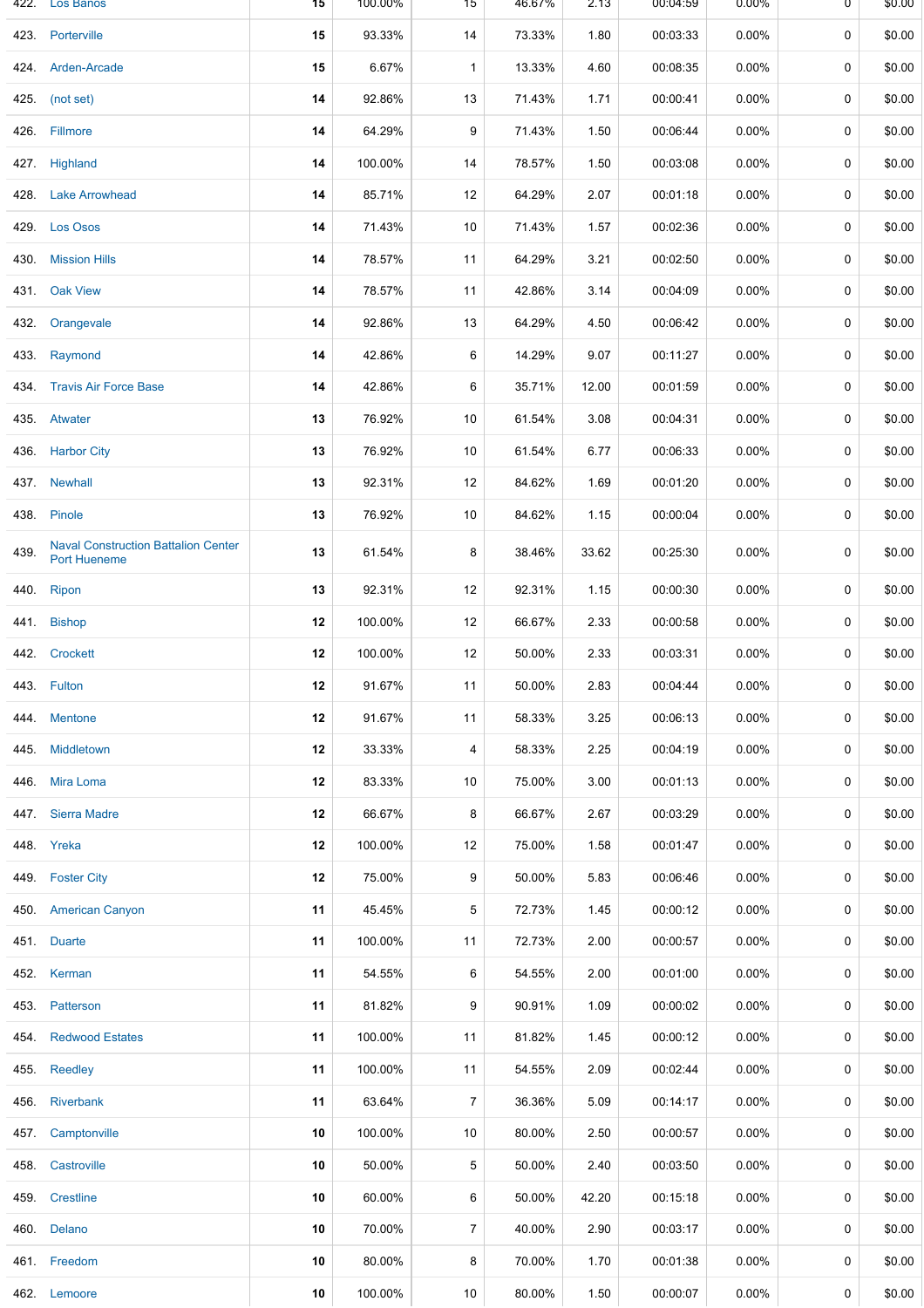|           | 463. Marysville            | 10             | 100.00% | 10             | 60.00%  | 1.90 | 00:04:06 | $0.00\%$ | 0           | \$0.00 |
|-----------|----------------------------|----------------|---------|----------------|---------|------|----------|----------|-------------|--------|
|           | 464. Portola Valley        | 10             | 70.00%  | 7              | 40.00%  | 8.90 | 00:08:23 | 0.00%    | $\mathbf 0$ | \$0.00 |
| 465.      | Bloomington                | 9              | 88.89%  | 8              | 88.89%  | 1.11 | 00:00:09 | $0.00\%$ | 0           | \$0.00 |
| 466.      | <b>Morro Bay</b>           | 9              | 88.89%  | 8              | 88.89%  | 1.22 | 00:00:04 | 0.00%    | 0           | \$0.00 |
|           | 467. Newcastle             | 9              | 88.89%  | 8              | 55.56%  | 3.78 | 00:07:22 | 0.00%    | 0           | \$0.00 |
|           | 468. Palo Cedro            | 9              | 66.67%  | 6              | 44.44%  | 3.22 | 00:03:29 | $0.00\%$ | $\mathbf 0$ | \$0.00 |
| 469.      | Phillipsville              | 9              | 88.89%  | 8              | 44.44%  | 3.00 | 00:01:40 | 0.00%    | 0           | \$0.00 |
|           | 470. Point Reyes Station   | 9              | 100.00% | 9              | 77.78%  | 1.44 | 00:00:25 | $0.00\%$ | 0           | \$0.00 |
|           | 471. Sunland               | 9              | 88.89%  | 8              | 66.67%  | 4.67 | 00:01:02 | $0.00\%$ | 0           | \$0.00 |
|           | 472 Annapolis              | 8              | 37.50%  | 3              | 75.00%  | 2.25 | 00:01:29 | $0.00\%$ | 0           | \$0.00 |
| 473. Galt |                            | 8              | 100.00% | 8              | 62.50%  | 2.62 | 00:00:40 | 0.00%    | $\mathbf 0$ | \$0.00 |
|           | 474. Greenbrae             | 8              | 62.50%  | 5              | 62.50%  | 2.62 | 00:01:01 | 0.00%    | 0           | \$0.00 |
|           | 475. Mendocino             | 8              | 75.00%  | 6              | 75.00%  | 1.38 | 00:01:05 | $0.00\%$ | $\mathbf 0$ | \$0.00 |
| 476.      | North San Juan             | 8              | 100.00% | 8              | 37.50%  | 3.00 | 00:04:06 | 0.00%    | 0           | \$0.00 |
|           | 477. Shingle Springs       | 8              | 100.00% | 8              | 87.50%  | 1.12 | 00:00:00 | $0.00\%$ | 0           | \$0.00 |
|           | 478. Thermal               | 8              | 75.00%  | 6              | 100.00% | 1.00 | 00:00:00 | $0.00\%$ | $\pmb{0}$   | \$0.00 |
|           | 479. Banning               | 7              | 85.71%  | 6              | 71.43%  | 1.71 | 00:00:57 | $0.00\%$ | 0           | \$0.00 |
| 480.      | <b>Grand Terrace</b>       | 7              | 71.43%  | 5              | 71.43%  | 1.57 | 00:02:37 | $0.00\%$ | $\mathbf 0$ | \$0.00 |
|           | 481. Hercules              | 7              | 71.43%  | 5              | 71.43%  | 4.57 | 00:07:52 | $0.00\%$ | 0           | \$0.00 |
|           | 482. Hughson               | 7              | 42.86%  | 3              | 71.43%  | 2.71 | 00:02:51 | $0.00\%$ | 0           | \$0.00 |
| 483.      | Joshua Tree                | $\overline{7}$ | 100.00% | $\overline{7}$ | 71.43%  | 1.57 | 00:01:34 | 0.00%    | 0           | \$0.00 |
|           | 484. La Crescenta-Montrose | 7              | 100.00% | $\overline{7}$ | 57.14%  | 1.71 | 00:01:13 | 0.00%    | 0           | \$0.00 |
|           | 485. Desert Hot Springs    | 7              | 100.00% | $\overline{7}$ | 71.43%  | 1.57 | 00:00:11 | $0.00\%$ | $\mathbf 0$ | \$0.00 |
|           | 486. Pine Grove            | 7              | 100.00% | $\overline{7}$ | 57.14%  | 2.00 | 00:00:15 | $0.00\%$ | 0           | \$0.00 |
|           | 487. Rosamond              | 7              | 57.14%  | 4              | 100.00% | 1.00 | 00:00:00 | 0.00%    | $\mathbf 0$ | \$0.00 |
| 488.      | <b>Santa Ynez</b>          | 7              | 42.86%  | 3              | 42.86%  | 3.00 | 00:13:29 | $0.00\%$ | 0           | \$0.00 |
|           | 489. Angwin                | 6              | 100.00% | 6              | 100.00% | 1.00 | 00:00:00 | $0.00\%$ | 0           | \$0.00 |
|           | 490. Blythe                | 6              | 100.00% | 6              | 50.00%  | 2.67 | 00:11:04 | 0.00%    | 0           | \$0.00 |
|           | 491. Cobb                  | 6              | 100.00% | 6              | 50.00%  | 6.83 | 00:11:30 | $0.00\%$ | 0           | \$0.00 |
| 492.      | Copperopolis               | 6              | 66.67%  | 4              | 83.33%  | 1.17 | 00:00:04 | $0.00\%$ | 0           | \$0.00 |
|           | 493. El Sobrante           | 6              | 100.00% | 6              | 83.33%  | 1.67 | 00:01:40 | $0.00\%$ | 0           | \$0.00 |
| 494. Etna |                            | 6              | 100.00% | 6              | 66.67%  | 6.00 | 00:03:12 | $0.00\%$ | $\mathbf 0$ | \$0.00 |
|           | 495. Gualala               | 6              | 66.67%  | 4              | 83.33%  | 6.33 | 00:07:59 | $0.00\%$ | 0           | \$0.00 |
|           | 496. Jackson               | 6              | 50.00%  | 3              | 50.00%  | 5.67 | 00:11:53 | $0.00\%$ | 0           | \$0.00 |
|           | 497. La Canada Flintridge  | 6              | 100.00% | 6              | 83.33%  | 2.67 | 00:02:19 | $0.00\%$ | 0           | \$0.00 |
|           | 498. Penn Valley           | 6              | 100.00% | 6              | 66.67%  | 1.83 | 00:00:49 | $0.00\%$ | $\mathbf 0$ | \$0.00 |
|           | 499. Salida                | 6              | 100.00% | 6              | 83.33%  | 1.17 | 00:00:05 | $0.00\%$ | 0           | \$0.00 |
|           | 500. Weed                  | 6              | 100.00% | 6              | 83.33%  | 1.17 | 00:02:25 | $0.00\%$ | 0           | \$0.00 |
|           | 501. Winchester            | 6              | 83.33%  | 5              | 66.67%  | 2.33 | 00:01:58 | $0.00\%$ | $\mathbf 0$ | \$0.00 |
|           | 502. Beale AFB             | 5              | 20.00%  | $\mathbf{1}$   | 40.00%  | 7.40 | 00:06:58 | $0.00\%$ | 0           | \$0.00 |
|           | 503. Calexico              | 5              | 100.00% | 5              | 100.00% | 1.00 | 00:00:00 | $0.00\%$ | 0           | \$0.00 |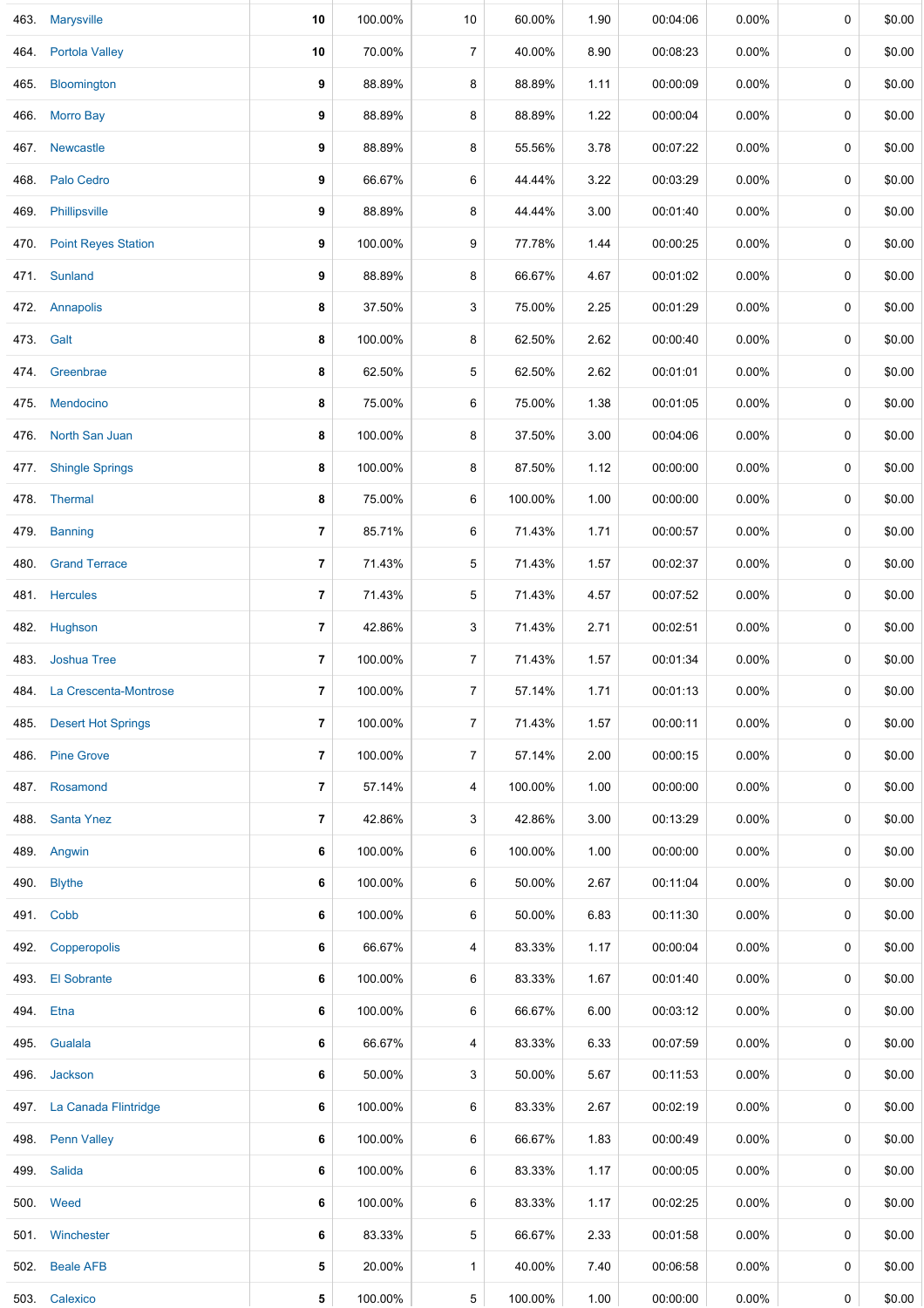|           | 504. Calimesa          | 5            | 80.00%  | 4              | 80.00%   | 1.20  | 00:00:25               | 0.00%    | 0           | \$0.00               |
|-----------|------------------------|--------------|---------|----------------|----------|-------|------------------------|----------|-------------|----------------------|
| 505.      | Clayton                | 5            | 40.00%  | $\overline{2}$ | 20.00%   | 11.00 | 00:06:45               | $0.00\%$ | 0           | \$0.00               |
|           | 506. Coachella         | 5            | 80.00%  | 4              | 100.00%  | 1.00  | 00:00:00               | $0.00\%$ | 0           | \$0.00               |
|           | 507. Escalon           | 5            | 80.00%  | 4              | 80.00%   | 1.60  | 00:00:26               | 0.00%    | 0           | \$0.00               |
|           | 508. Fort Irwin        | 5            | 80.00%  | 4              | 80.00%   | 1.40  | 00:00:32               | 0.00%    | 0           | \$0.00               |
|           | 509. Hollister         | 5            | 80.00%  | 4              | 80.00%   | 2.20  | 00:02:20               | $0.00\%$ | $\mathbf 0$ | \$0.00               |
|           | 510. Homeland          | 5            | 100.00% | 5              | 40.00%   | 2.20  | 00:02:20               | $0.00\%$ | 0           | \$0.00               |
|           | 511. Kernville         | 5            | 100.00% | 5              | 60.00%   | 7.40  | 00:06:24               | $0.00\%$ | $\mathbf 0$ | \$0.00               |
|           | 512. Kneeland          | 5            | 40.00%  | $\overline{c}$ | 0.00%    | 29.20 | 00:31:30               | $0.00\%$ | 0           | \$0.00               |
|           | 513. Meadow Vista      | 5            | 100.00% | 5              | 100.00%  | 1.00  | 00:00:00               | $0.00\%$ | 0           | \$0.00               |
|           | 514. Pacific Palisades | 5            | 100.00% | 5              | 80.00%   | 2.80  | 00:02:29               | 0.00%    | 0           | \$0.00               |
|           | 515. Planada           | 5            | 40.00%  | $\overline{c}$ | 40.00%   | 1.80  | 00:03:03               | 0.00%    | 0           | \$0.00               |
|           | 516. Quincy            | 5            | 20.00%  | 1              | 20.00%   | 2.40  | 00:10:10               | 0.00%    | 0           | \$0.00               |
|           | 517. Red Bluff         | 5            | 80.00%  | 4              | 40.00%   | 3.40  | 00:01:42               | $0.00\%$ | 0           | \$0.00               |
|           | 518. Rio Linda         | 5            | 80.00%  | 4              | 80.00%   | 1.80  | 00:00:30               | $0.00\%$ | $\mathbf 0$ | \$0.00               |
|           | 519. Rio Vista         | 5            | 100.00% | 5              | 40.00%   | 2.00  | 00:06:55               | $0.00\%$ | 0           | \$0.00               |
|           | 520. San Pablo         | 5            | 100.00% | 5              | 80.00%   | 1.40  | 00:01:02               | $0.00\%$ | 0           | \$0.00               |
|           | 521. Trabuco Canyon    | 5            | 80.00%  | 4              | 40.00%   | 1.60  | 00:04:30               | 0.00%    | 0           | \$0.00               |
|           | 522. Eastvale          | 5            | 100.00% | 5              | 60.00%   | 3.00  | 00:02:53               | 0.00%    | 0           | \$0.00               |
| 523.      | <b>Borrego Springs</b> | 4            | 100.00% | 4              | 25.00%   | 5.00  | 00:05:54               | 0.00%    | 0           | \$0.00               |
|           | 524. Boulder Creek     | 4            | 100.00% | 4              | 100.00%  | 1.00  | 00:00:00               | $0.00\%$ | 0           | \$0.00               |
|           | 525. California City   | 4            | 100.00% | 4              | 75.00%   | 3.00  | 00:03:55               | $0.00\%$ | 0           | \$0.00               |
|           | 526. Diablo            | 4            | 75.00%  | 3              | 75.00%   | 1.50  | 00:00:11               | $0.00\%$ | 0           | \$0.00               |
|           | 527. Dorris            | 4            | 0.00%   | 0              | 100.00%  | 1.00  | 00:00:00               | $0.00\%$ | 0           | \$0.00               |
| 528.      | Farmersville           | 4            | 100.00% | 4              | 75.00%   | 1.25  | 00:00:04               | $0.00\%$ | 0           | \$0.00               |
|           | 529. Idyllwild         | 4            | 100.00% | 4              | 50.00%   | 2.25  | 00:06:39               | $0.00\%$ | 0           | \$0.00               |
|           | 530. Imperial Beach    | 4            | 100.00% | 4              | 100.00%  | 1.00  | 00:00:00               | 0.00%    | $\mathbf 0$ | \$0.00               |
|           | 531. Mammoth Lakes     | 4            | 100.00% | 4              | 100.00%  | 1.00  | 00:00:00               | $0.00\%$ | 0           | \$0.00               |
|           | 532. Phelan            | 4            | 100.00% | 4              | 75.00%   | 1.50  | 00:00:08               | $0.00\%$ | 0           | \$0.00               |
|           | 533. Represa           | 4            | 75.00%  | 3              | 75.00%   | 4.50  | 00:12:14               | $0.00\%$ | 0           | \$0.00               |
|           | 534. Rough and Ready   | 4            | 100.00% | 4              | 75.00%   | 5.00  | 00:01:02               | $0.00\%$ | $\mathbf 0$ | \$0.00               |
| 535. Taft |                        | 4            | 100.00% | 4              | 75.00%   | 1.50  | 00:01:05               | $0.00\%$ | 0           | \$0.00               |
|           | 536. Coto de Caza      | 4            | 75.00%  | 3              | 50.00%   | 3.25  | 00:05:21               | $0.00\%$ | 0           | \$0.00               |
|           | 537. Granite Bay       | 4            | 100.00% | 4              | 100.00%  | 1.00  | 00:00:00               | 0.00%    | 0           | \$0.00               |
|           | 538. Isla Vista        | 4            | 100.00% | 4              | 75.00%   | 1.25  | 00:00:01               | $0.00\%$ | 0           | \$0.00               |
|           | 539. Angels Camp       | 3            | 33.33%  | 1              | 33.33%   | 2.00  | 00:04:27               | $0.00\%$ | 0           | \$0.00               |
|           | 540. Carmel Valley     | 3            | 33.33%  | 1              | $0.00\%$ | 5.33  | 00:21:23               | $0.00\%$ | 0           | \$0.00               |
|           | 541. Ceres             | 3            | 100.00% | 3              | 100.00%  | 1.00  | 00:00:00               | $0.00\%$ | $\mathbf 0$ | \$0.00               |
| 542.      | <b>Clearlake Oaks</b>  | 3            | 66.67%  | $\overline{c}$ | $0.00\%$ | 8.67  | 00:12:41               | $0.00\%$ | 0           | \$0.00               |
| 543.      | Cloverdale             | 3            | 100.00% | 3              | 33.33%   | 5.00  | 00:03:47               | $0.00\%$ | 0           | \$0.00               |
| 544       | <b>El Dorado</b>       | $\mathbf{r}$ | 100 00% | વ              | 33 330   | ววว   | $UU \cdot UJ \cdot UJ$ | U UU0Y   | $\cap$      | $n \cap \mathcal{L}$ |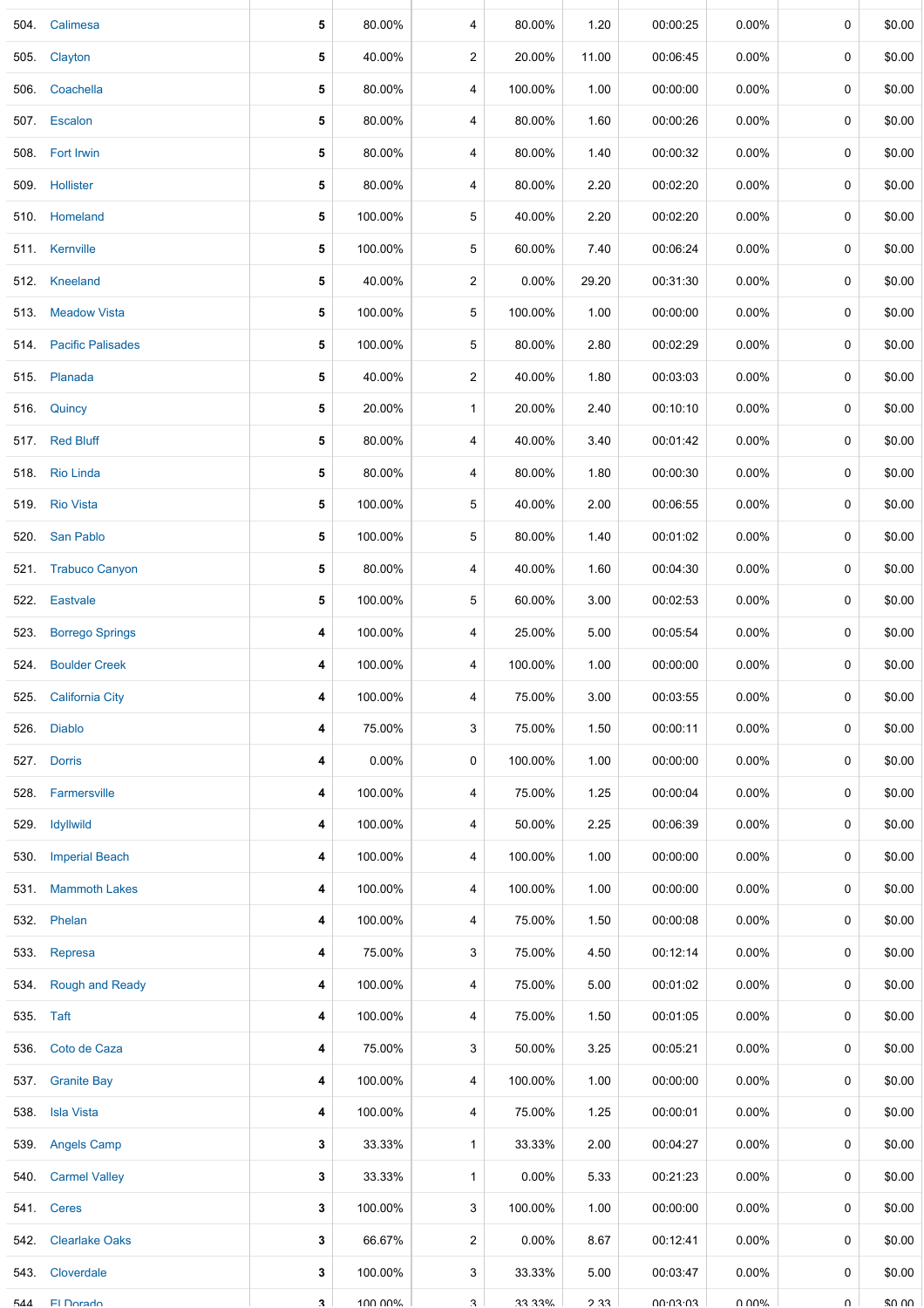|           | Li Dorago                  |              | 100.0070 |                         | <u>JJ.JJ70</u> | ںء   | 00.00.00 | 0.UU /U  |             | ψυ.υυ  |
|-----------|----------------------------|--------------|----------|-------------------------|----------------|------|----------|----------|-------------|--------|
|           | 545. Foresthill            | 3            | 100.00%  | 3                       | 100.00%        | 1.00 | 00:00:00 | $0.00\%$ | $\mathbf 0$ | \$0.00 |
|           | 546. Fowler                | 3            | 100.00%  | 3                       | 100.00%        | 1.00 | 00:00:00 | 0.00%    | 0           | \$0.00 |
|           | 547. Glen Ellen            | 3            | 66.67%   | $\overline{\mathbf{c}}$ | 66.67%         | 1.33 | 00:00:59 | 0.00%    | 0           | \$0.00 |
| 548. lone |                            | 3            | 100.00%  | 3                       | 100.00%        | 1.00 | 00:00:00 | 0.00%    | $\mathbf 0$ | \$0.00 |
|           | 549. Kenwood               | 3            | 66.67%   | $\overline{2}$          | 100.00%        | 1.00 | 00:00:00 | 0.00%    | 0           | \$0.00 |
|           | 550. Kings Beach           | 3            | 33.33%   | $\mathbf{1}$            | 100.00%        | 1.00 | 00:00:00 | 0.00%    | $\mathbf 0$ | \$0.00 |
|           | 551. Kingsburg             | 3            | 100.00%  | 3                       | 100.00%        | 1.00 | 00:00:00 | 0.00%    | 0           | \$0.00 |
|           | 552. Laton                 | 3            | 100.00%  | 3                       | 33.33%         | 2.67 | 00:00:44 | 0.00%    | $\mathbf 0$ | \$0.00 |
| 553.      | <b>Mount Wilson</b>        | 3            | 66.67%   | $\overline{2}$          | 100.00%        | 1.00 | 00:00:00 | 0.00%    | 0           | \$0.00 |
|           | 554. Nicasio               | 3            | 100.00%  | 3                       | 100.00%        | 1.00 | 00:00:00 | 0.00%    | 0           | \$0.00 |
|           | 555. Occidental            | 3            | 100.00%  | 3                       | 100.00%        | 1.00 | 00:00:00 | 0.00%    | $\mathbf 0$ | \$0.00 |
|           | 556. Palomar Mountain      | 3            | 66.67%   | $\overline{2}$          | 66.67%         | 3.67 | 00:01:16 | 0.00%    | 0           | \$0.00 |
|           | 557. Point Arena           | 3            | 100.00%  | 3                       | 33.33%         | 4.00 | 00:05:16 | 0.00%    | $\mathbf 0$ | \$0.00 |
|           | 558. Rescue                | 3            | 100.00%  | 3                       | 100.00%        | 1.00 | 00:00:00 | 0.00%    | 0           | \$0.00 |
|           | 559. Santa Margarita       | 3            | 66.67%   | 2                       | 33.33%         | 1.67 | 00:00:57 | 0.00%    | $\mathbf 0$ | \$0.00 |
|           | 560. Shasta Lake           | 3            | 100.00%  | 3                       | 100.00%        | 1.00 | 00:00:00 | 0.00%    | 0           | \$0.00 |
|           | 561. Spreckels             | 3            | 100.00%  | 3                       | 66.67%         | 4.33 | 00:02:30 | 0.00%    | 0           | \$0.00 |
|           | 562. Templeton             | 3            | 100.00%  | 3                       | 66.67%         | 2.33 | 00:00:42 | 0.00%    | 0           | \$0.00 |
|           | 563. Thousand Palms        | 3            | 66.67%   | $\overline{2}$          | 66.67%         | 2.33 | 00:00:35 | 0.00%    | 0           | \$0.00 |
|           | 564. Weaverville           | 3            | 100.00%  | 3                       | 66.67%         | 1.67 | 00:08:10 | 0.00%    | $\mathbf 0$ | \$0.00 |
|           | 565. La Riviera            | 3            | 33.33%   | $\mathbf{1}$            | 66.67%         | 1.67 | 00:03:02 | 0.00%    | 0           | \$0.00 |
|           | 566. Orcutt                | 3            | 100.00%  | 3                       | 33.33%         | 2.33 | 00:03:30 | $0.00\%$ | 0           | \$0.00 |
|           | 567. Auberry               | $\mathbf{2}$ | 100.00%  | $\overline{2}$          | 100.00%        | 1.00 | 00:00:00 | $0.00\%$ | $\mathbf 0$ | \$0.00 |
|           | 568. Bangor                | $\mathbf{2}$ | 100.00%  | $\overline{a}$          | 50.00%         | 3.00 | 00:06:51 | $0.00\%$ | 0           | \$0.00 |
|           | 569. Big Sur               | $\mathbf{2}$ | 100.00%  | 2                       | 50.00%         | 1.50 | 00:00:12 | $0.00\%$ | 0           | \$0.00 |
|           | 570. Campo                 | $\mathbf{2}$ | 100.00%  | $\overline{c}$          | 50.00%         | 8.50 | 00:07:24 | 0.00%    | 0           | \$0.00 |
|           | 571. Cayucos               | $\mathbf{2}$ | 50.00%   | $\mathbf{1}$            | 50.00%         | 2.00 | 00:04:38 | 0.00%    | $\mathbf 0$ | \$0.00 |
|           | 572. Coalinga              | $\mathbf{2}$ | 100.00%  | $\overline{c}$          | 50.00%         | 1.50 | 00:00:18 | 0.00%    | 0           | \$0.00 |
|           | 573. Corning               | 2            | 100.00%  | $\overline{c}$          | 100.00%        | 1.00 | 00:00:00 | 0.00%    | 0           | \$0.00 |
|           | 574. Delhi                 | $\mathbf{2}$ | 100.00%  | $\overline{2}$          | 50.00%         | 1.50 | 00:02:15 | 0.00%    | 0           | \$0.00 |
|           | 575. Diamond Springs       | $\mathbf{2}$ | 50.00%   | $\mathbf{1}$            | 50.00%         | 4.00 | 00:18:31 | $0.00\%$ | 0           | \$0.00 |
|           | 576. Dinuba                | $\mathbf 2$  | 100.00%  | 2                       | 50.00%         | 3.00 | 00:01:28 | 0.00%    | 0           | \$0.00 |
|           | 577. Felton                | $\mathbf{2}$ | 100.00%  | $\overline{2}$          | 100.00%        | 1.00 | 00:00:00 | 0.00%    | 0           | \$0.00 |
|           | 578. Frazier Park          | $\mathbf 2$  | 100.00%  | 2                       | 50.00%         | 1.50 | 00:07:46 | 0.00%    | $\mathbf 0$ | \$0.00 |
|           | 579. Georgetown            | $\mathbf{2}$ | $0.00\%$ | 0                       | 100.00%        | 1.00 | 00:00:00 | 0.00%    | 0           | \$0.00 |
|           | 580. Hilmar                | 2            | 100.00%  | 2                       | 50.00%         | 2.00 | 00:00:45 | 0.00%    | $\mathbf 0$ | \$0.00 |
|           | 581. Lebec                 | $\mathbf{2}$ | 100.00%  | $\overline{\mathbf{c}}$ | 50.00%         | 2.50 | 00:06:58 | 0.00%    | 0           | \$0.00 |
|           | 582. Linden                | $\mathbf{2}$ | 100.00%  | $\overline{a}$          | 100.00%        | 1.00 | 00:00:00 | 0.00%    | $\mathbf 0$ | \$0.00 |
| 583.      | <b>McKinleyville</b>       | $\mathbf{2}$ | 100.00%  | $\overline{2}$          | 50.00%         | 3.00 | 00:06:04 | $0.00\%$ | 0           | \$0.00 |
|           | 584. La Crescenta-Montrose | $\mathbf{2}$ | 100.00%  | $\overline{c}$          | 100.00%        | 1.00 | 00:00:00 | $0.00\%$ | 0           | \$0.00 |
|           |                            |              |          |                         |                |      |          |          |             |        |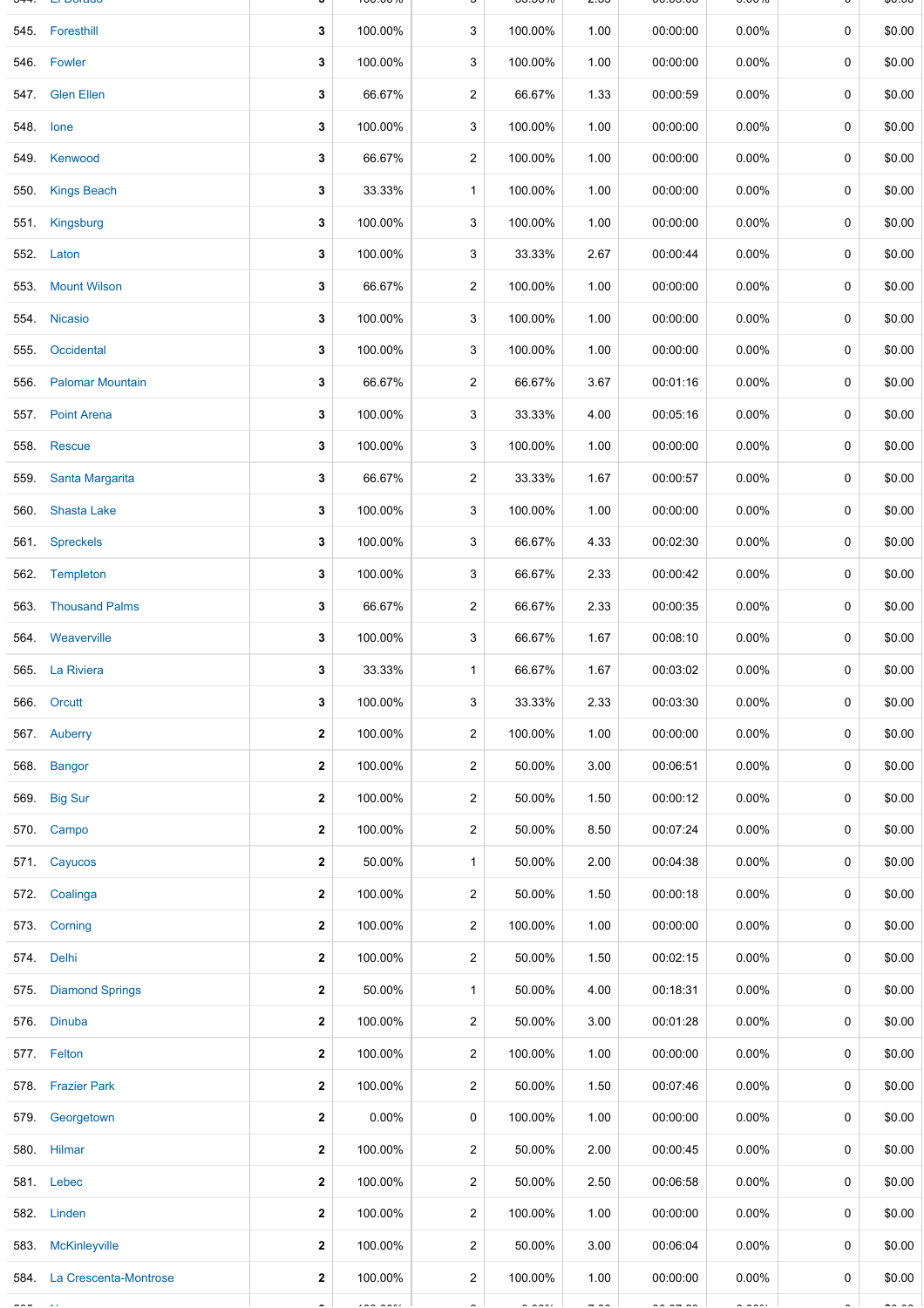| 585. | <b>Nuevo</b>            | 2           | 100.00%  | 2                       | $0.00\%$ | 7.00  | 00:07:29 | $0.00\%$ | 0           | \$0.00 |
|------|-------------------------|-------------|----------|-------------------------|----------|-------|----------|----------|-------------|--------|
|      | 586. Oakdale            | $\mathbf 2$ | 100.00%  | $\overline{2}$          | 50.00%   | 2.00  | 00:03:42 | $0.00\%$ | 0           | \$0.00 |
|      | 587. Olympic Valley     | 2           | 100.00%  | $\overline{2}$          | 100.00%  | 1.00  | 00:00:00 | $0.00\%$ | $\mathbf 0$ | \$0.00 |
|      | 588. Parlier            | $\mathbf 2$ | 50.00%   | $\mathbf{1}$            | 50.00%   | 1.50  | 00:00:21 | $0.00\%$ | 0           | \$0.00 |
|      | 589. Penngrove          | $\mathbf 2$ | 100.00%  | 2                       | 50.00%   | 3.00  | 00:00:02 | $0.00\%$ | 0           | \$0.00 |
|      | 590. Plymouth           | $\mathbf 2$ | 100.00%  | $\overline{a}$          | 50.00%   | 4.50  | 00:07:12 | $0.00\%$ | 0           | \$0.00 |
|      | 591. San Andreas        | 2           | 100.00%  | $\overline{a}$          | 100.00%  | 1.00  | 00:00:00 | $0.00\%$ | 0           | \$0.00 |
|      | 592. Shafter            | $\mathbf 2$ | 100.00%  | $\overline{\mathbf{c}}$ | 100.00%  | 1.00  | 00:00:00 | 0.00%    | 0           | \$0.00 |
|      | 593. Soledad            | $\mathbf 2$ | 100.00%  | 2                       | 100.00%  | 1.00  | 00:00:00 | $0.00\%$ | 0           | \$0.00 |
|      | 594. Wrightwood         | $\mathbf 2$ | 100.00%  | 2                       | 100.00%  | 1.00  | 00:00:00 | $0.00\%$ | $\mathbf 0$ | \$0.00 |
| 595. | <b>Cameron Park</b>     | $\mathbf 2$ | 100.00%  | $\overline{a}$          | 100.00%  | 1.00  | 00:00:00 | $0.00\%$ | 0           | \$0.00 |
|      | 596. Hillsborough       | 2           | 100.00%  | 2                       | 100.00%  | 1.00  | 00:00:00 | 0.00%    | 0           | \$0.00 |
| 597. | <b>South Whittier</b>   | $\mathbf 2$ | 100.00%  | $\overline{a}$          | 100.00%  | 1.00  | 00:00:00 | $0.00\%$ | 0           | \$0.00 |
|      | 598. West Carson        | 2           | 100.00%  | 2                       | 50.00%   | 3.00  | 00:00:37 | $0.00\%$ | 0           | \$0.00 |
|      | 599. Adelanto           | 1           | 100.00%  | $\mathbf{1}$            | 100.00%  | 1.00  | 00:00:00 | 0.00%    | 0           | \$0.00 |
|      | 600. Alturas            | 1           | 100.00%  | $\mathbf{1}$            | 100.00%  | 1.00  | 00:00:00 | $0.00\%$ | 0           | \$0.00 |
|      | 601. Arnold             | 1           | 100.00%  | $\mathbf{1}$            | 100.00%  | 1.00  | 00:00:00 | $0.00\%$ | $\mathbf 0$ | \$0.00 |
|      | 602. Aromas             | 1           | 100.00%  | $\mathbf{1}$            | 100.00%  | 1.00  | 00:00:00 | $0.00\%$ | 0           | \$0.00 |
|      | 603. Bella Vista        | 1           | 100.00%  | $\mathbf{1}$            | 100.00%  | 1.00  | 00:00:00 | $0.00\%$ | 0           | \$0.00 |
| 604. | <b>Ben Lomond</b>       | 1           | 100.00%  | $\mathbf{1}$            | 100.00%  | 1.00  | 00:00:00 | $0.00\%$ | 0           | \$0.00 |
|      | 605. Bethel Island      | 1           | 100.00%  | $\mathbf{1}$            | 0.00%    | 4.00  | 00:29:07 | 0.00%    | 0           | \$0.00 |
|      | 606. Big Bear           | 1           | 100.00%  | $\mathbf{1}$            | 100.00%  | 1.00  | 00:00:00 | $0.00\%$ | 0           | \$0.00 |
|      | 607. Big Creek          | 1           | 100.00%  | $\mathbf{1}$            | 0.00%    | 2.00  | 00:00:29 | 0.00%    | 0           | \$0.00 |
|      | 608. Blairsden-Graeagle | 1           | 100.00%  | 1                       | 0.00%    | 3.00  | 00:00:51 | 0.00%    | 0           | \$0.00 |
|      | 609. Bolinas            | 1           | 100.00%  | $\mathbf{1}$            | 100.00%  | 1.00  | 00:00:00 | $0.00\%$ | 0           | \$0.00 |
|      | 610. Bonsall            | 1           | $0.00\%$ | 0                       | 0.00%    | 2.00  | 00:00:37 | $0.00\%$ | 0           | \$0.00 |
|      | 611. Boonville          | 1           | 100.00%  | $\mathbf{1}$            | 100.00%  | 1.00  | 00:00:00 | $0.00\%$ | 0           | \$0.00 |
|      | 612. Brawley            | 1           | 100.00%  | 1                       | 100.00%  | 1.00  | 00:00:00 | $0.00\%$ | 0           | \$0.00 |
|      | 613. Brooks             | 1           | 100.00%  | $\mathbf{1}$            | 100.00%  | 1.00  | 00:00:00 | $0.00\%$ | 0           | \$0.00 |
|      | 614. Buellton           | 1           | 100.00%  | $\mathbf{1}$            | 100.00%  | 1.00  | 00:00:00 | $0.00\%$ | 0           | \$0.00 |
|      | 615. Byron              | 1           | $0.00\%$ | 0                       | 100.00%  | 1.00  | 00:00:00 | 0.00%    | 0           | \$0.00 |
|      | 616. Cambria            | 1           | 100.00%  | 1                       | 100.00%  | 1.00  | 00:00:00 | $0.00\%$ | 0           | \$0.00 |
|      | 617. Chicago Park       | 1           | 100.00%  | 1                       | 100.00%  | 1.00  | 00:00:00 | $0.00\%$ | 0           | \$0.00 |
|      | 618. Coloma             | 1           | 100.00%  | $\mathbf{1}$            | 100.00%  | 1.00  | 00:00:00 | $0.00\%$ | 0           | \$0.00 |
|      | 619. Cottonwood         | 1           | 100.00%  | 1                       | 0.00%    | 12.00 | 00:34:58 | $0.00\%$ | 0           | \$0.00 |
|      | 620. Dixon              | 1           | 100.00%  | $\mathbf{1}$            | 0.00%    | 2.00  | 00:00:30 | $0.00\%$ | 0           | \$0.00 |
|      | 621. Edison             | 1           | 100.00%  | $\mathbf{1}$            | 100.00%  | 1.00  | 00:00:00 | $0.00\%$ | 0           | \$0.00 |
|      | 622. Eldridge           | 1           | 100.00%  | $\mathbf{1}$            | 100.00%  | 1.00  | 00:00:00 | $0.00\%$ | 0           | \$0.00 |
|      | 623. Elmira             | 1           | 100.00%  | 1                       | 100.00%  | 1.00  | 00:00:00 | $0.00\%$ | 0           | \$0.00 |
|      | 624. Empire             | 1           | 100.00%  | $\mathbf{1}$            | 100.00%  | 1.00  | 00:00:00 | $0.00\%$ | $\mathbf 0$ | \$0.00 |
|      | 625. Esparto            | 1           | 100.00%  | $\mathbf{1}$            | 100.00%  | 1.00  | 00:00:00 | $0.00\%$ | 0           | \$0.00 |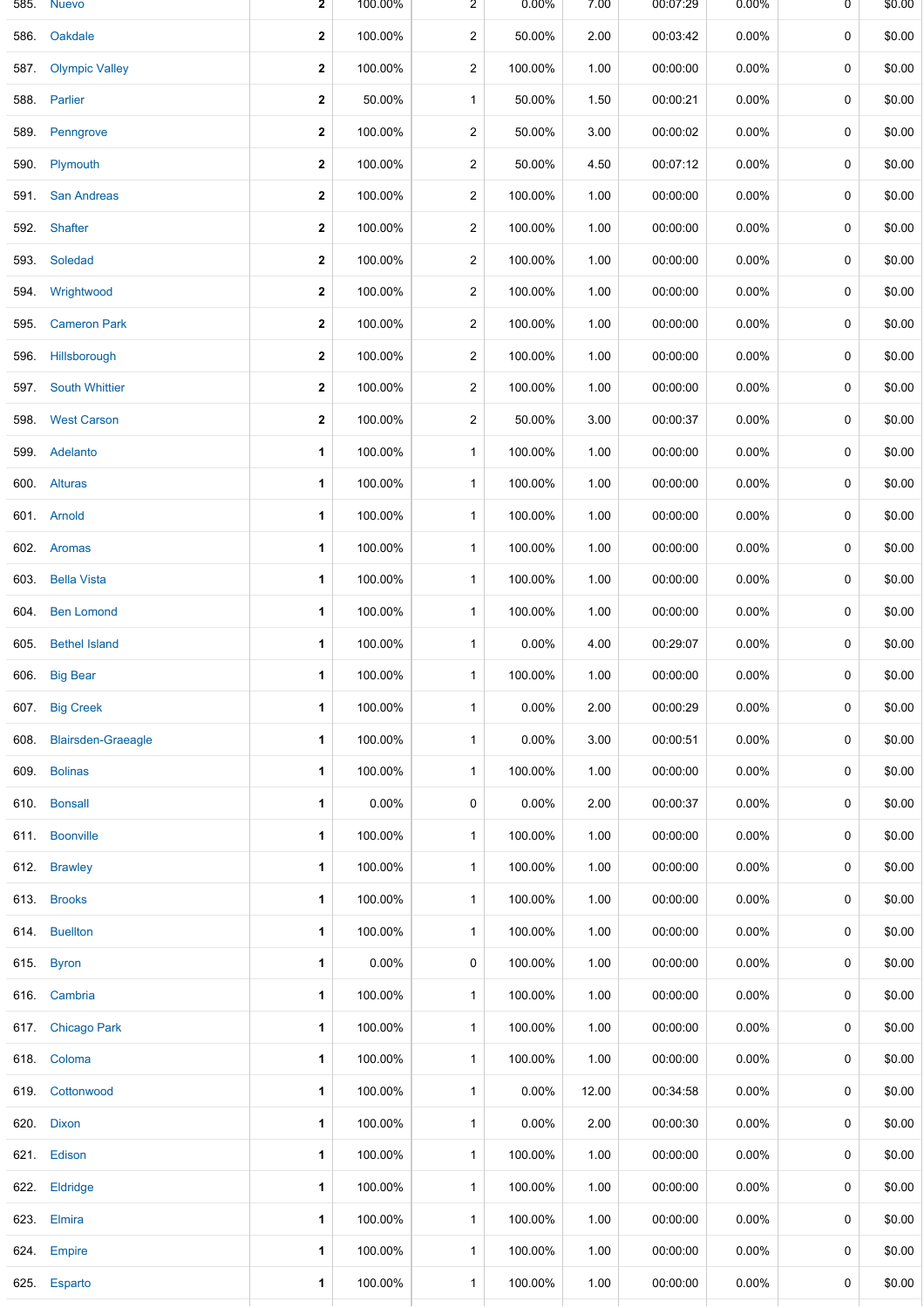|           | 626. Exeter         | 1            | 100.00%  | $\mathbf{1}$ | 100.00%  | 1.00 | 00:00:00 | 0.00%    | 0           | \$0.00 |
|-----------|---------------------|--------------|----------|--------------|----------|------|----------|----------|-------------|--------|
|           | 627. Forbestown     | 1            | 100.00%  | $\mathbf{1}$ | 100.00%  | 1.00 | 00:00:00 | 0.00%    | 0           | \$0.00 |
|           | 628. Fortuna        | $\mathbf{1}$ | 100.00%  | $\mathbf{1}$ | 0.00%    | 2.00 | 00:03:44 | $0.00\%$ | 0           | \$0.00 |
|           | 629. Friant         | 1            | 100.00%  | $\mathbf{1}$ | 0.00%    | 3.00 | 00:00:42 | 0.00%    | 0           | \$0.00 |
| 630.      | Gonzales            | 1            | 100.00%  | $\mathbf{1}$ | 100.00%  | 1.00 | 00:00:00 | 0.00%    | 0           | \$0.00 |
|           | 631. Greenwood      | 1            | 100.00%  | $\mathbf{1}$ | 0.00%    | 2.00 | 00:10:08 | $0.00\%$ | 0           | \$0.00 |
|           | 632. Grenada        | 1            | 100.00%  | $\mathbf{1}$ | 100.00%  | 1.00 | 00:00:00 | 0.00%    | $\mathbf 0$ | \$0.00 |
|           | 633. Guadalupe      | 1            | 100.00%  | $\mathbf{1}$ | 100.00%  | 1.00 | 00:00:00 | 0.00%    | 0           | \$0.00 |
|           | 634. Guinda         | 1            | 100.00%  | $\mathbf{1}$ | 100.00%  | 1.00 | 00:00:00 | 0.00%    | 0           | \$0.00 |
|           | 635. Happy Camp     | $\mathbf{1}$ | 100.00%  | $\mathbf{1}$ | 100.00%  | 1.00 | 00:00:00 | $0.00\%$ | 0           | \$0.00 |
|           | 636. Imperial       | 1            | 100.00%  | $\mathbf{1}$ | 0.00%    | 5.00 | 00:03:27 | 0.00%    | 0           | \$0.00 |
|           | 637. Inverness      | $\mathbf{1}$ | 100.00%  | $\mathbf{1}$ | 0.00%    | 3.00 | 00:01:57 | 0.00%    | 0           | \$0.00 |
|           | 638. Jamestown      | 1            | 100.00%  | $\mathbf{1}$ | 0.00%    | 2.00 | 00:01:45 | $0.00\%$ | 0           | \$0.00 |
|           | 639. King City      | 1            | 100.00%  | $\mathbf{1}$ | 0.00%    | 5.00 | 00:02:38 | 0.00%    | $\mathbf 0$ | \$0.00 |
|           | 640. Lake Isabella  | 1            | 100.00%  | $\mathbf{1}$ | 100.00%  | 1.00 | 00:00:00 | 0.00%    | 0           | \$0.00 |
|           | 641. Lindsay        | 1            | 100.00%  | $\mathbf{1}$ | 100.00%  | 1.00 | 00:00:00 | 0.00%    | 0           | \$0.00 |
|           | 642. Littlerock     | $\mathbf{1}$ | 100.00%  | $\mathbf{1}$ | 100.00%  | 1.00 | 00:00:00 | $0.00\%$ | 0           | \$0.00 |
|           | 643. Lone Pine      | 1            | 100.00%  | $\mathbf{1}$ | 100.00%  | 1.00 | 00:00:00 | 0.00%    | 0           | \$0.00 |
|           | 644. Los Olivos     | $\mathbf{1}$ | 100.00%  | $\mathbf{1}$ | 100.00%  | 1.00 | 00:00:00 | 0.00%    | 0           | \$0.00 |
|           | 645. Lucerne        | 1            | 100.00%  | $\mathbf{1}$ | 0.00%    | 3.00 | 00:01:09 | $0.00\%$ | 0           | \$0.00 |
|           | 646 McFarland       | 1            | 100.00%  | $\mathbf{1}$ | 100.00%  | 1.00 | 00:00:00 | $0.00\%$ | $\mathbf 0$ | \$0.00 |
|           | 647. Mokelumne Hill | 1            | 100.00%  | $\mathbf{1}$ | 100.00%  | 1.00 | 00:00:00 | 0.00%    | 0           | \$0.00 |
|           | 648. Monte Rio      | 1            | 100.00%  | 1            | 100.00%  | 1.00 | 00:00:00 | 0.00%    | 0           | \$0.00 |
|           | 649. Moss Landing   | 1            | 100.00%  | $\mathbf{1}$ | 100.00%  | 1.00 | 00:00:00 | $0.00\%$ | 0           | \$0.00 |
|           | 650. Mount Baldy    | 1            | 100.00%  | $\mathbf{1}$ | 100.00%  | 1.00 | 00:00:00 | $0.00\%$ | 0           | \$0.00 |
|           | 651. Navarro        | 1            | 100.00%  | $\mathbf{1}$ | 100.00%  | 1.00 | 00:00:00 | 0.00%    | 0           | \$0.00 |
|           | 652. Newman         | 1            | 100.00%  | $\mathbf{1}$ | 100.00%  | 1.00 | 00:00:00 | $0.00\%$ | 0           | \$0.00 |
|           | 653. North Fork     | 1            | 100.00%  | $\mathbf{1}$ | 100.00%  | 1.00 | 00:00:00 | 0.00%    | 0           | \$0.00 |
|           | 654. Oakville       | 1            | 100.00%  | $\mathbf{1}$ | 100.00%  | 1.00 | 00:00:00 | $0.00\%$ | 0           | \$0.00 |
| 655. Pala |                     | 1            | 100.00%  | $\mathbf{1}$ | 0.00%    | 3.00 | 00:03:10 | 0.00%    | 0           | \$0.00 |
|           | 656. Paskenta       | 1            | 100.00%  | $\mathbf{1}$ | 100.00%  | 1.00 | 00:00:00 | 0.00%    | 0           | \$0.00 |
|           | 657 Pearblossom     | 1            | 100.00%  | $\mathbf{1}$ | 100.00%  | 1.00 | 00:00:00 | 0.00%    | 0           | \$0.00 |
|           | 658. Pebble Beach   | 1            | 100.00%  | $\mathbf{1}$ | 100.00%  | 1.00 | 00:00:00 | 0.00%    | 0           | \$0.00 |
|           | 659. Penryn         | 1            | 100.00%  | $\mathbf{1}$ | 100.00%  | 1.00 | 00:00:00 | $0.00\%$ | 0           | \$0.00 |
|           | 660. Port Hueneme   | 1            | $0.00\%$ | 0            | 0.00%    | 2.00 | 00:00:28 | $0.00\%$ | 0           | \$0.00 |
|           | 661. Rio Oso        | 1            | $0.00\%$ | 0            | 0.00%    | 6.00 | 00:04:30 | $0.00\%$ | 0           | \$0.00 |
|           | 662. Rodeo          | 1            | 100.00%  | $\mathbf{1}$ | 0.00%    | 4.00 | 00:06:23 | 0.00%    | 0           | \$0.00 |
|           | 663. Selma          | 1            | 100.00%  | $\mathbf{1}$ | 100.00%  | 1.00 | 00:00:00 | 0.00%    | 0           | \$0.00 |
|           | 664. Sheep Ranch    | 1            | 100.00%  | $\mathbf{1}$ | 100.00%  | 1.00 | 00:00:00 | 0.00%    | 0           | \$0.00 |
|           | 665. Somis          | 1            | 100.00%  | $\mathbf{1}$ | $0.00\%$ | 5.00 | 00:00:33 | 0.00%    | 0           | \$0.00 |
|           | 666. Squaw Valley   | 1            | 100.00%  | $\mathbf{1}$ | 100.00%  | 1.00 | 00:00:00 | $0.00\%$ | 0           | \$0.00 |